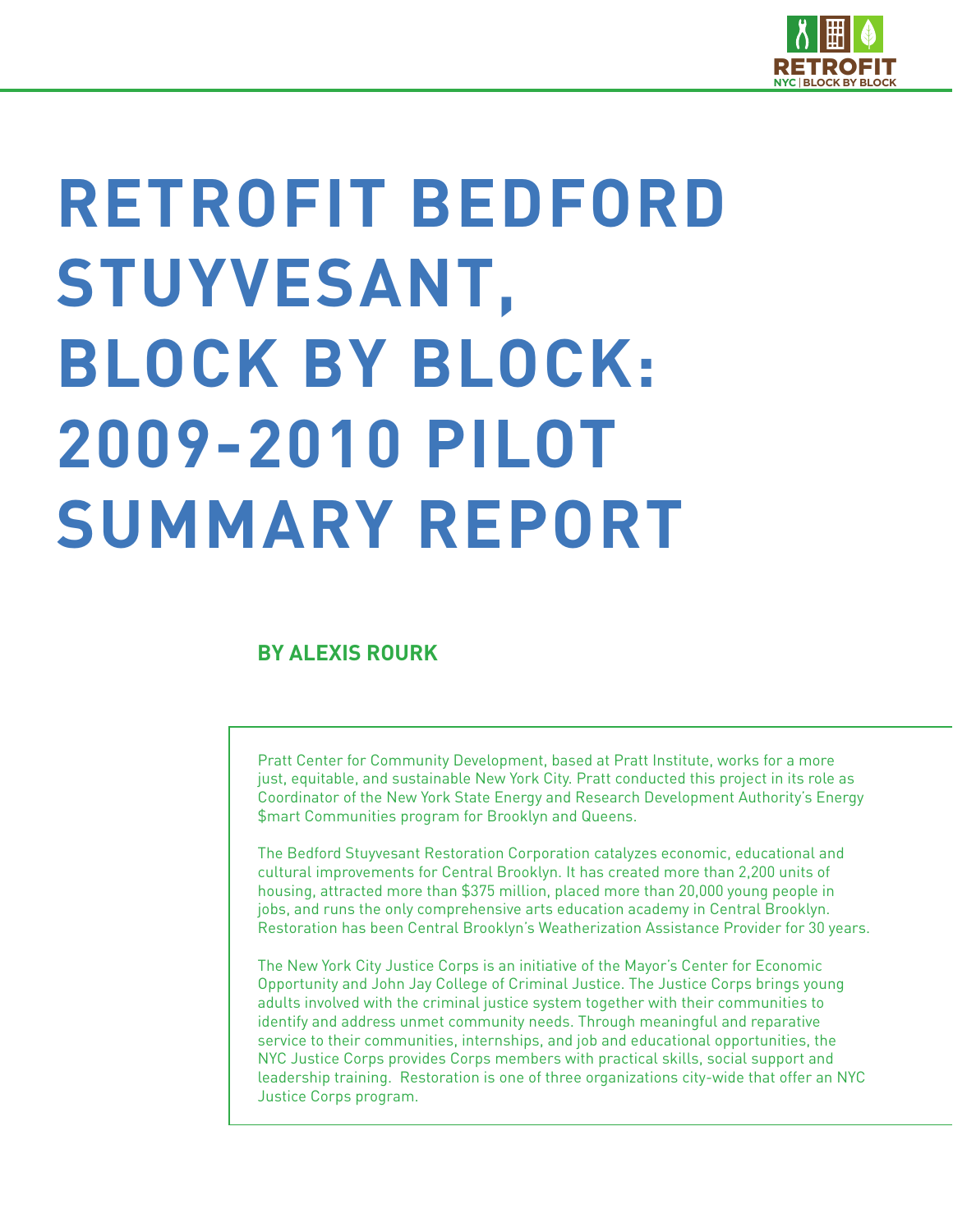

| PILOT PROGRAM DESIGN <b>CONSUMING THE REAL PROGRAM</b> DESIGN 3                                                                      |  |
|--------------------------------------------------------------------------------------------------------------------------------------|--|
| CLIMATE FOR RESIDENTIAL RETROFITS IN NYC <b>CONSIDERENT OF A SET AND A SET A</b>                                                     |  |
| MAJOR PROGRAM ACTIVITIES & PROGRESS <b>MALLA BEEN ACCEPTED ACTIVITIES</b> & PROGRESS                                                 |  |
| LESSONS LEARNED FOR PROGRAM DESIGN AND IMPLEMENTATION <b>CONSIDERATION</b>                                                           |  |
| LESSONS LEARNED FOR ENGAGING HOMEOWNERS <b>CONSIDERATION</b> 14                                                                      |  |
| LESSONS LEARNED FOR SUPPORTING ENERGY EFFICIENCY IMPROVEMENTS                                                                        |  |
| LESSONS LEARNED FOR WORKING WITH THE JUSTICE CORPS <b>CORPS</b> 21                                                                   |  |
| LESSONS LEARNED FOR WORKING WITH BPI-CERTIFIED CONTRACTORS <b>CONTRACTORS</b>                                                        |  |
| APPENDIX A: FINANCING SOURCES FOR ENERGY IMPROVEMENTS <b>CONSIDERATE ACCESS</b>                                                      |  |
| APPENDIX B: RECOMMENDED & COMPLETED ENERGY EFFICIENCY MEASURES <b>APPENDIX</b> B: RECOMMENDED & COMPLETED ENERGY EFFICIENCY MEASURES |  |
| APPENDIX C: IN-DEPTH INTERVIEW GUIDE <b>CONSERVIEW GUIDE</b> 25                                                                      |  |
| APPENDIX D: SURVEY AND RESULTS FROM DOOR-TO-DOOR OUTREACH <b>CONSUMENTS</b> 28                                                       |  |
| APPENDIX E: BUILDING BLOCKS FOR PROGRAM MESSAGING <b>CONSERVERSE SET A SET A</b> 30                                                  |  |
| ADDITIONAL "BLOCK-GREENING" RESOURCES FOR CONSIDERATION <b>CONSIDERATION</b>                                                         |  |
| FREQUENTLY USED ACRONYMS AND ABBREVIATIONS <b>Example 2018</b> 32                                                                    |  |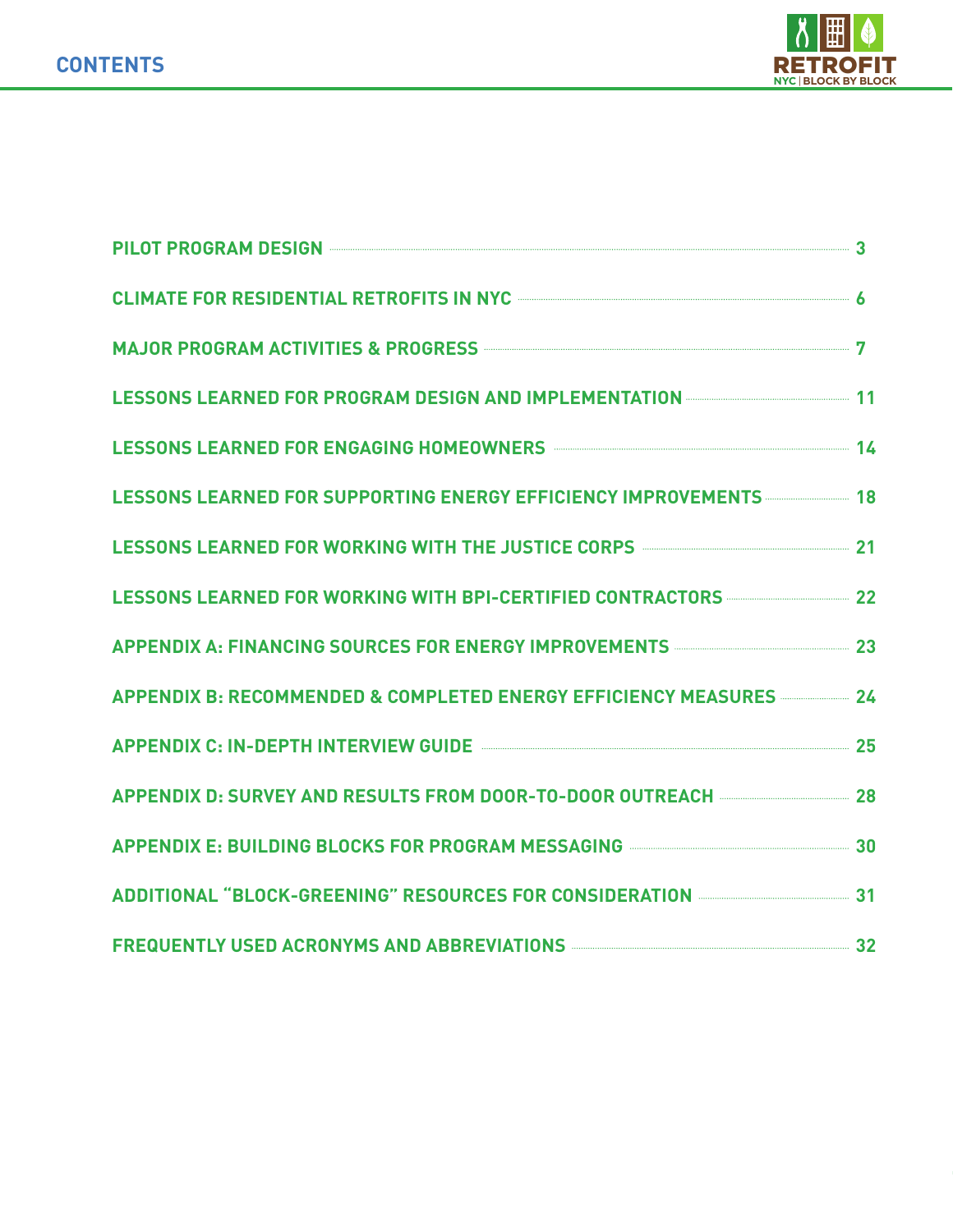# **PILOT PROGRAM DESIGN**

# **Block by Block Approach**

The Retrofit Bedford Stuyvesant Block by Block initiative was developed and implemented by Pratt Center for Community Development and the Bedford Stuyvesant Restoration Corporation (BSRC), including BSRC's NYC Justice Corps program. The initiative was designed to create a model for increasing the scale and speed of energy-efficiency retrofits at the neighborhood level and to generate job opportunities in the retrofit sector for local workers. The community-based outreach approach takes advantage of neighborhood networks, urban density, and New York City's common housing types to achieve increased up-take of financial incentives, reduce costs in the implementation of the retrofits, and create jobs.

New York City's residential buildings generate 30 percent of the city's greenhouse gas emissions, the catalyst of global warming. Much of the energy generating these emissions is wasted, placing a drain on household budgets. Nationally, energy bills account for about 14 percent of a low-income family's gross income, and can account for 20 percent or more.

Energy retrofits – home improvements to reduce the use of heating fuel, electricity, and water – can reduce energy use by 20 to 50 percent and lower household energy costs by as much as \$1,200 per year in New York City. Retrofits reduce the pollution that leads to asthma and other health problems, increase the safety and durability of homes, and reduce the prospect of climate change. However, few residents know that they can reduce energy waste or how to go about it.

Even though the cost of retrofits is paid for by energy savings, the upfront cost is a barrier for many homeowners and few people are aware of existing incentive programs that can help defray costs. More than 600,000 of New York City's nearly one million buildings are one- to four-family homes but only a small fraction has been retrofitted for energy efficiency.

The Block by block approach is a delivery system for retrofitting urban neighborhoods. It is designed to:

1) Make retrofits easy by packaging financial incentives and delivering retrofits to the building owners' doors;

2) Target retrofits geographically to plug into social networks and lower the costs and time needed to do the work; and

3) Train and employ neighborhood residents in weatherization work.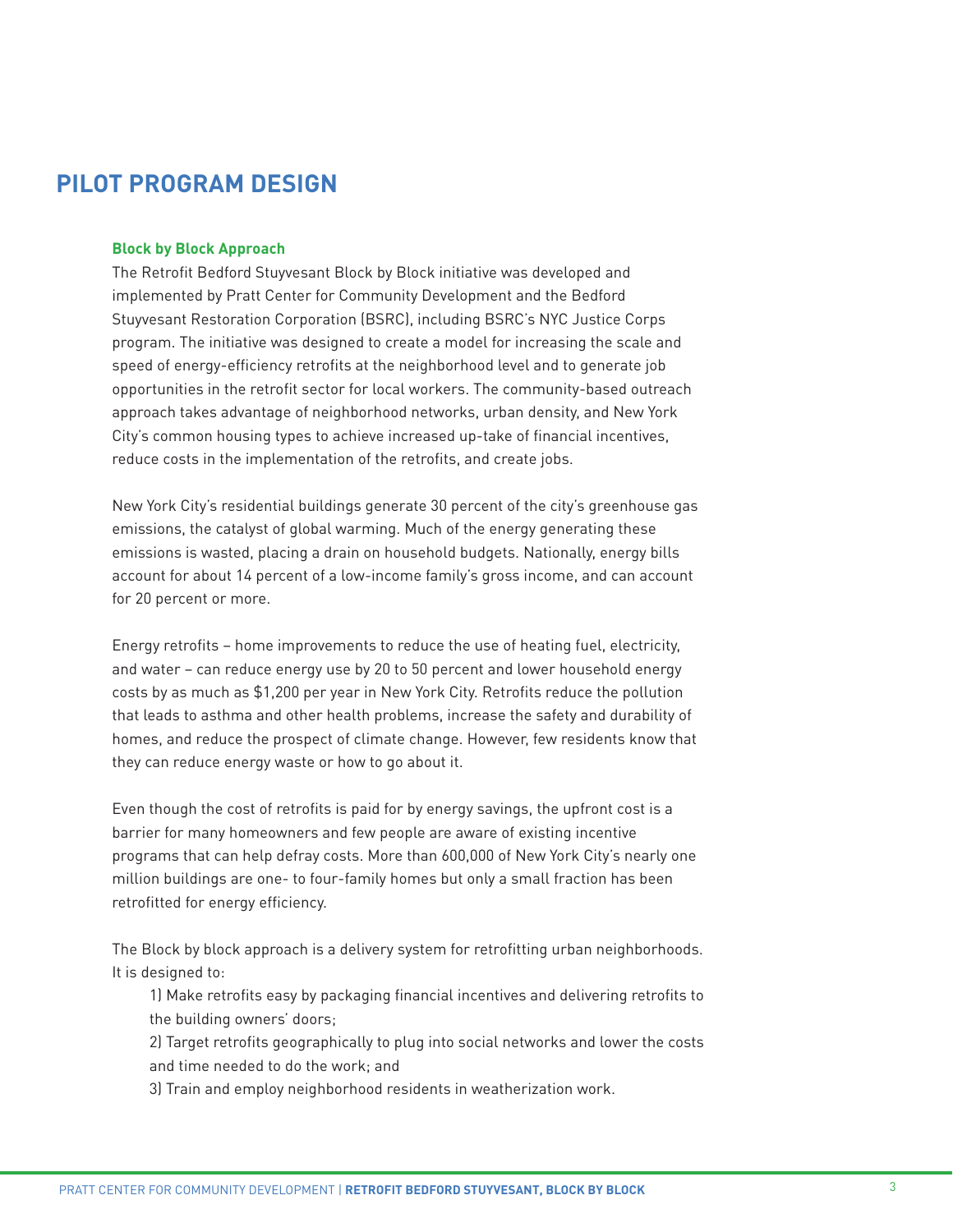#### **Major Program Strategies**

The primary goal of Retrofit Bedford Stuyvesant was to create a model "green block" to demonstrate and quantify the benefits of energy upgrades and to test methods of marketing, programming, and financing retrofits. The project centered on Herkimer Street, on the two contiguous blocks between Bedford and Nostrand Avenues in Bedford Stuyvesant, which include a total of 105 residential buildings. The blocks were chosen because of their close proximity to Restoration; the presence of a block association, church, and community garden; existing WAP projects in multifamily buildings on the block; and a lack of street trees. Most of the buildings on the block are three- and four-family brownstones.

The similar structure and close proximity of these homes (many are attached row houses) offered untapped opportunities for increasing the scale, speed and cost-effectiveness of implementing home efficiency upgrades. The pilot program attempted to address these issues by providing free energy assessments, by clustering retrofits, taking advantage of economies of scale, and enhancing incentives.

The project provided incentives to homeowners to participate via free energy audits as well as visible upgrades to beautify the block in the form of street trees, graffiti removal, and improvements to the community garden. These projects were implemented by the NYC Justice Corps program of BSRC, which engages young people with criminal justice histories in job readiness, community-service learning, internships, and job placement.

In the pilot, Pratt's Energy \$mart Communities Coordinator conducted outreach and developed and materials in conjunction with BSRC to help homeowners access existing incentive programs to finance home retrofits. These include the Division of Housing and Community Renewal's Weatherization Assistance Program; NYSERDA's Home Performance with ENERGY STAR® and NYSERDA's Assisted Home Performance with ENERGY STAR® programs, utility company incentives, Federal tax credits, and labor and materials from the NYC Justice Corps.

#### **Neighborhood Context**

Bedford Stuyvesant's 11,465 one- to four-family homes are among the city's oldest housing stock. The buildings audited during this pilot were typical of the neighborhood: nearly all 100-plus–year-old, one- to four- family brownstones. This community's residents stand to benefit tremendously from providing even modest improvements to reduce energy use. ; Owner occupants, comprising about 25 percent of the owners, stand to benefit most from energy upgrades in the form of improved comfort, health and lower costs. Many of Bedford Stuyvesant's residents -like those in other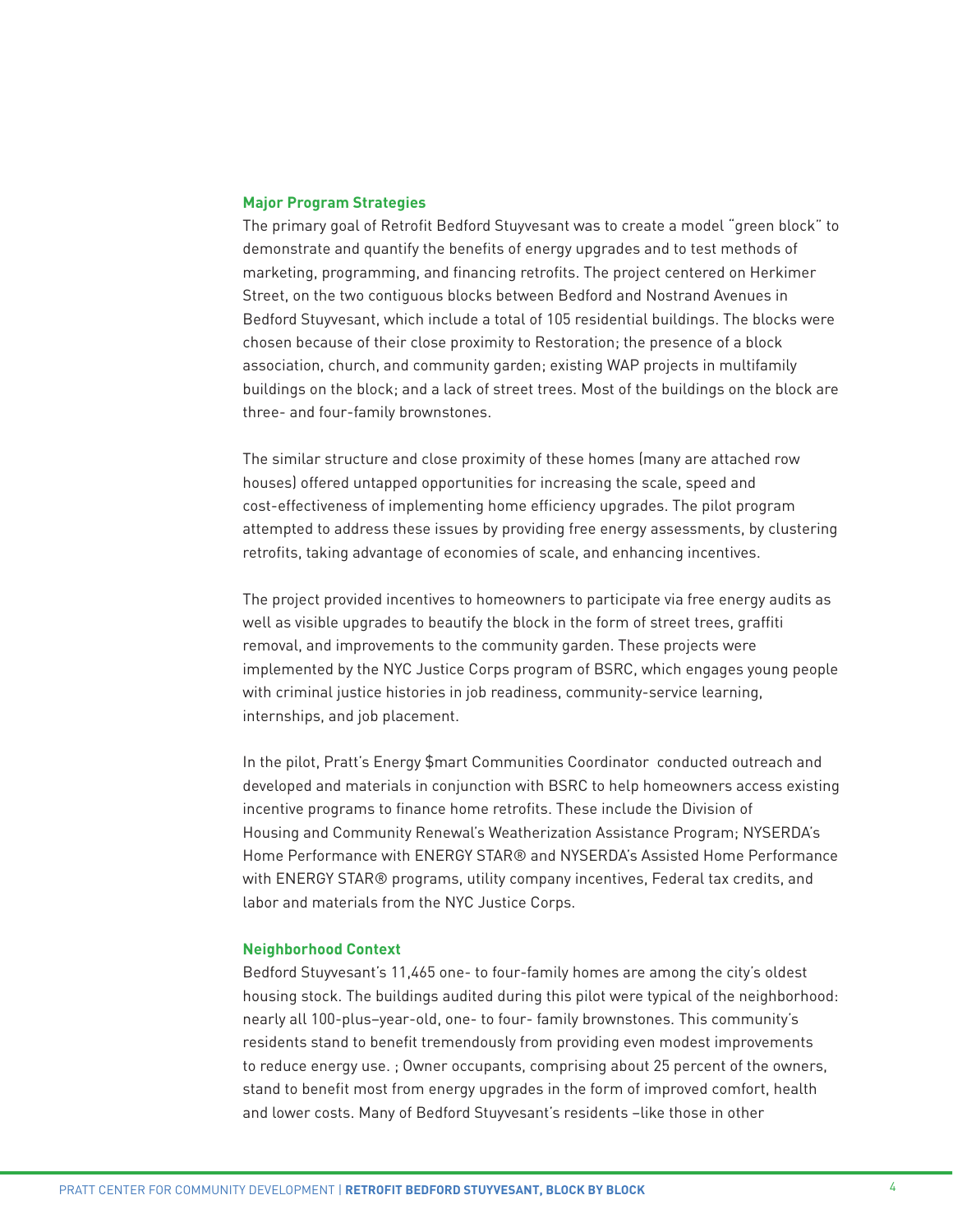predominantly low-income neighborhoods - are ill-equipped to afford the skyrocketing costs of heating fuel, electricity, and water. According to American Community Survey 2008 data collected by the U.S. Census Bureau, residents of the New York's 10th U.S. Congressional District, which includes the targeted blocks on Herkimer Street, face significant housing expenses. Three-quarters of all housing units have a mortgage and nearly 65 percent of owners pay more than one-third of their household income on monthly ownership costs, including mortgages, insurance, and property taxes. The foreclosure rate here is now the second-highest in New York City.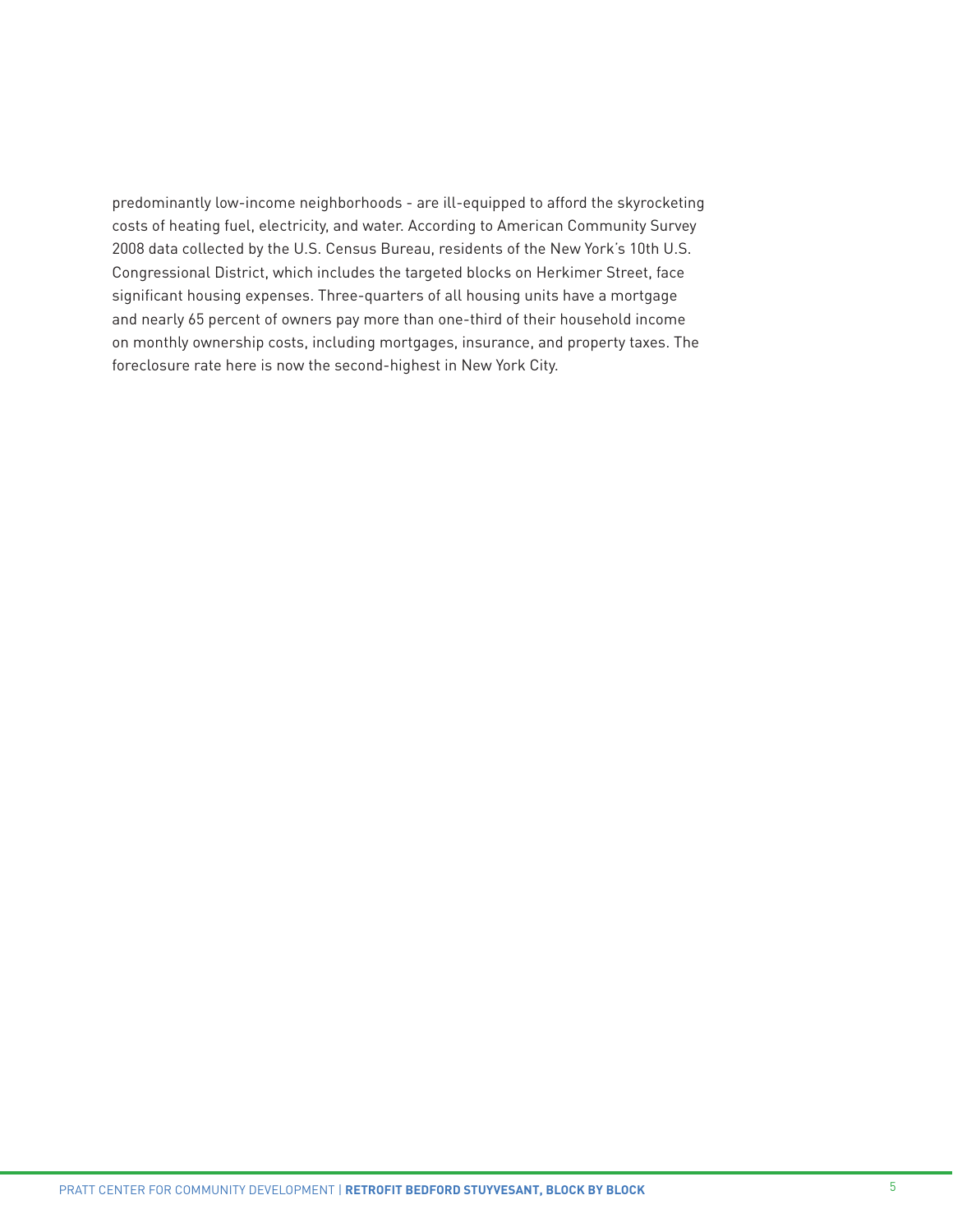# **CLIMATE FOR RESIDENTIAL RETROFITS IN NEW YORK CITY**

Retrofit Bedford Stuyvesant has done much to inform and is now integrated into a larger program called Retrofit NYC Block by Block. The Pratt Center is launching Retrofit NYC at a time of growing local support and ingenuity in residential retrofit programs and in a complex and quickly changing policy and program environment. While residential retrofits have reliably been used to reduce energy use and costs since the 1970s, primarily through the federal Weatherization Assistance Program for low-income households, retrofitting has yet to achieve wide-scale interest or adoption by homeowners in the U.S. Now, in the face of increasingly alarming evidence of climate change and upward trends in oil prices, the Obama administration and state and local governments have placed a new urgency on the need to retrofit existing buildings.

As this report is written, owners of one- to four-family homes in New York City—the primary target of Retrofit NYC—are eligible for one or more of a half-dozen incentive programs, while major new retrofit programs are on the horizon. The New York State Energy and Research Development Authority (NYSERDA) is about to launch the Green Jobs, Green New York (GJGNY) program, funded at \$112 million, a large portion of which will be used to create a revolving loan fund for low-cost loans for retrofits. GJGNY will include support for local constituency-based organizations to conduct outreach and consumer education regarding residential retrofits. Legislation to permit on-bill recovery, which enables building owners to finance retrofits on their utility bills, is under consideration by the state legislature. In addition, New York State has been awarded \$40 million in federal energy efficiency block grant funds to launch property- assessed clean energy (PACE) programs, including one for New York City. Retrofit NYC Block by Block aims to connect its efforts with these forthcoming programs and ensure that our community-based partners are well-positioned to connect property owners with emerging funding opportunities.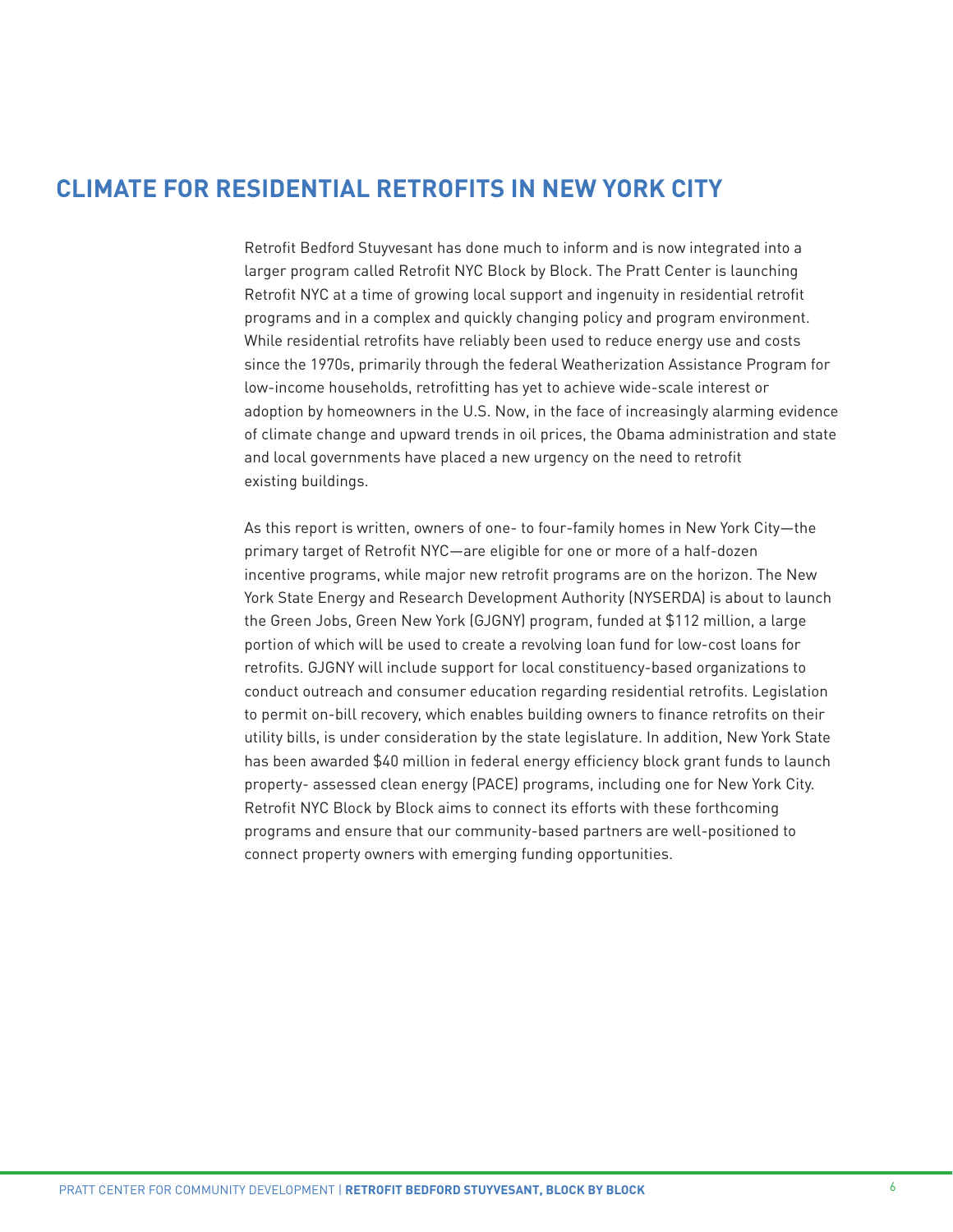# **MAJOR PROGRAM ACTIVITIES AND PROGRESS**

# **Retrofit Bedford Stuyvesant Pilot Program Results at a Glance**

**15** residential buildings received free energy audits

- 12 received Home Performance Comprehensive Home Assessments from BPI-Certified
	- Contractors
- 3 received audits from the Weatherization Assistance Program at Bedford Stuyvesant Restoration Corporation

**13** residential buildings have or plan to receive one or more energy efficiency improvements

- 1 received full set of recommended energy efficiency and health and safety measures, completed by BPI-Certified contractors
- 2 plan to receive partial set of recommended energy efficiency and health and safety measures, completed by BPI-Certified contractors
- 5 received partial set of recommended energy efficiency and health and safety measures, completed by Justice Corps
- 4 received partial set of recommended energy efficiency and health and safety measures, completed by building owners
- 1 received full weatherization services from WAP program
- 2 received partial weatherization services from WAP program

**8** owners have or plan to use incentive programs in completion of energy efficiency improvements

- 1 used Home Performance with Energy Star
- 1 plans to use Assisted Home Performance with Energy Star
- 3 used WAP
- 4 plan to use Federal tax credits

**5** residential buildings and **1** church received free labor and materials from Justice Corps

**4** Community Benefits project components completed by NYC Justice Corps members

- 10 to 15 hours of work completed at individual residential buildings
- Completed renovations at Friendship Baptist Church over 8 to 10 weeks
- Upgraded "Children's Garden" community garden on Herkimer Street
- Painted two murals, one in the community garden, and removed graffiti

**48** new street trees planted by MillionTrees NYC on Herkimer Street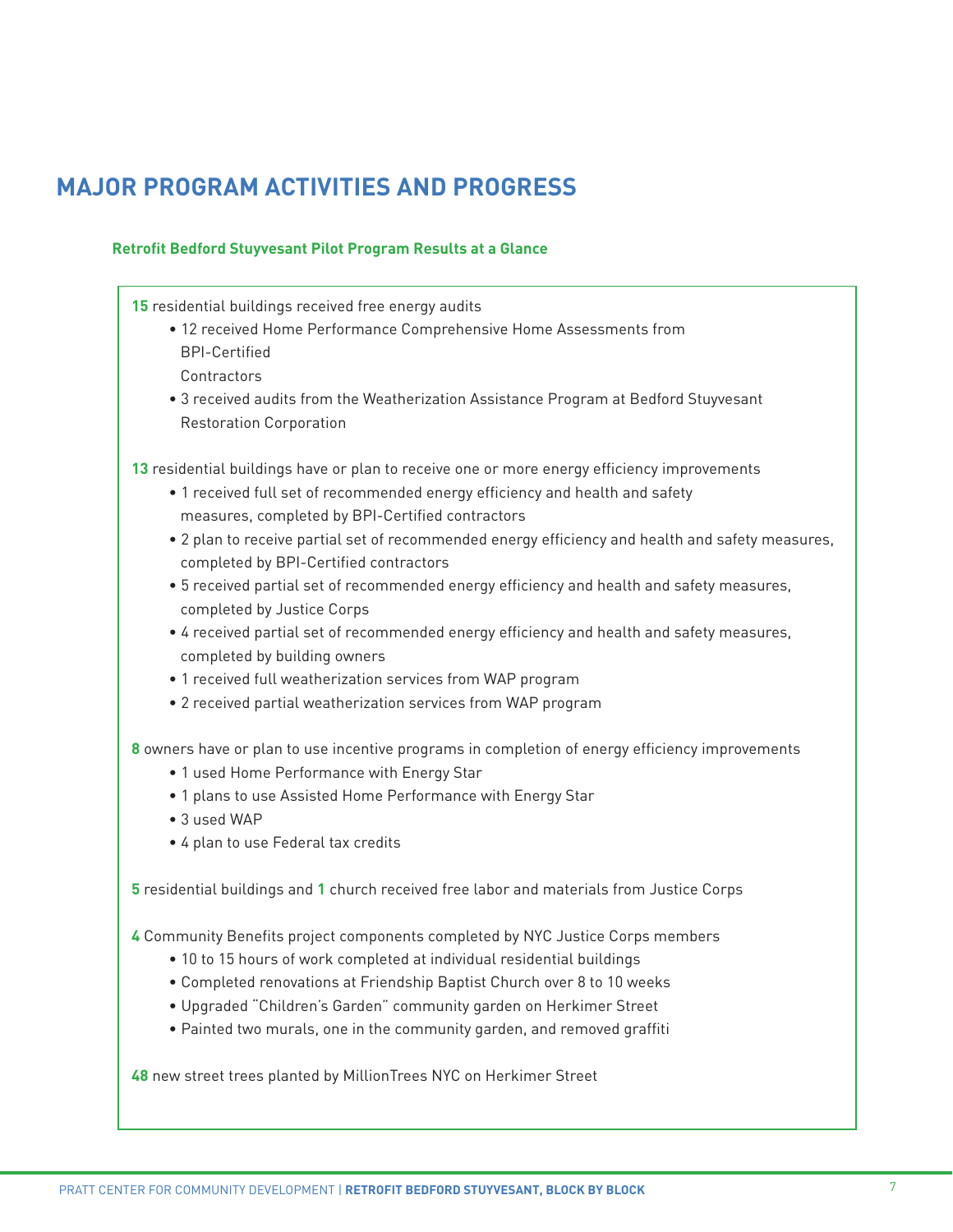#### **Outreach**

Between March 2009 and May 2010, residential building owners on select blocks of Herkimer Street were sent five mailings by Pratt and BSRC, received approximately three phone calls each, and received invitations to at least three meetings at either Friendship Baptist Church (located on the targeted blocks) or Restoration Plaza (located one block away). Homeowners who chose to participate in the program received substantially more outreach. Mailings were directed to the owner listed on the tax rolls; all the owners who responded or participated were living in their property at the time. Approximately 14 percent of the 105 residential buildings on targeted blocks of Herkimer Street participated in the program. Owners who participated in the program and received an energy audit received additional outreach to coordinate audits, review options for recommended energy efficiency and financing, and schedule energy efficiency work to be completed by the NYC Justice Corps program of the Bedford Stuyvesant Restoration Corporation.

#### **Energy Incentive Program Offerings**

At the time of the Retrofit Bedford Stuyvesant pilot, energy efficiency incentives available for one- to four-family homes in New York City included the following:

- Weatherization Assistance Program (WAP), which covers complete energy retrofits for owners with incomes of less than 60 percent of area median income
- NYSERDA Home Performance with Energy Star, which offers cash rebate incentives of up to 10 percent regardless of homeowner income
- NYSERDA Assisted Home Performance with Energy Star, which offers cash rebates of up to 50 percent for homeowners and/or tenants below 80 percent of the area median income.
- Senior Citizen Homeowner Assistance Program (SCHAP), which provides deferred loans to cover energy retrofits for homeowners over sixty years old with incomes of less than 120 percent of the area median income.

Additional information on benefits and eligibility requirements for each of these programs is included in Appendix A.

#### **Energy Audits and Improvements**

Fifteen residential building energy audits were completed during the pilot; three by the Weatherization Assistance Program and 12 by participating BPI-certified contractors. After completing the energy audit on each building, the participating contractor sent copies of the audit report (Comprehensive Home Assessment) to both the building owner and program staff at Restoration and the Pratt Center. Information on energy efficiency measures commonly recommended through these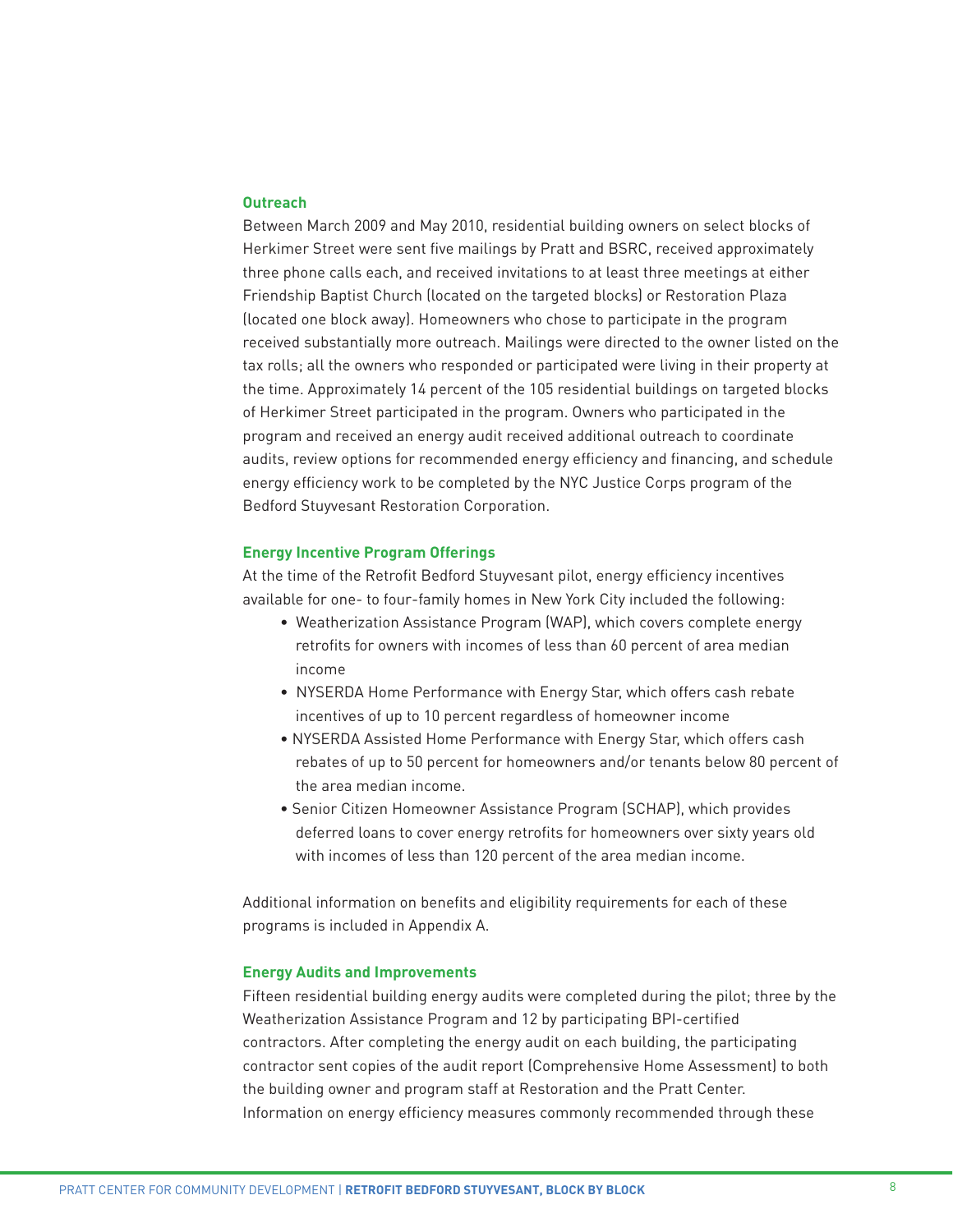audits is available in Appendix B. Program staff from either Pratt Center or Restoration followed up with each homeowner by phone to offer in person or phone-based assistance in reviewing in audit results and relevant incentive programs. Four of 12 recipients of Home Performance Comprehensive Home Audits chose to meet with the program staff in person to review their audit results and options for completing energy-efficiency measures.

Some homeowners pursued energy-efficiency improvements without the help of incentive programs. At least four homeowners reported making energy efficiency improvements such as changing from standard light bulbs to CFLs themselves. Two of these had already made or were prepared to make additional improvements such as weather stripping and adding cellulose insulation, either independently or with the help of family. Several additional homeowners noted that they had made other significant home improvements within the previous year (before participation in the program) such as window replacement and replacement of boilers or other major appliances, without knowing about the opportunity to access financial incentives and without full knowledge of energy- efficiency considerations.

Those who did take advantage of incentive programs and other assistance most frequently used the Justice Corps support and/or Federal tax credits. Although several building owners on Herkimer Street were potentially eligible for the Senior Citizen Home Assistance Program (SCHAP) program, none of the participating owners took advantage of this program to complete energy efficiency measures in their homes.

#### **Additional Block Improvements**

Additional work on the block completed by the Justice Corps included cleanup and upgrade of the Children's Garden on Herkimer Street. This included graffiti removal in the garden and another large building on the block, and painting two murals in their place.

In collaboration with the MillionTrees NYC program, the program also coordinated the planting of 48 new street trees on the block and providing tree stewardship training for the Justice Corps. This provides significant benefits for street beautification and public health, an important need of the area. According to the Furman Center's State of New York City's Housing and Neighborhoods, Bedford Stuyvesant has the 10th highest rate of asthma hospitalizations in New York City.

In addition to work on the community garden and individual homes, Justice Corps contributed to the program with substantial work in renovation of a large church on the target blocks. Already engaged as a program partner in providing meeting space and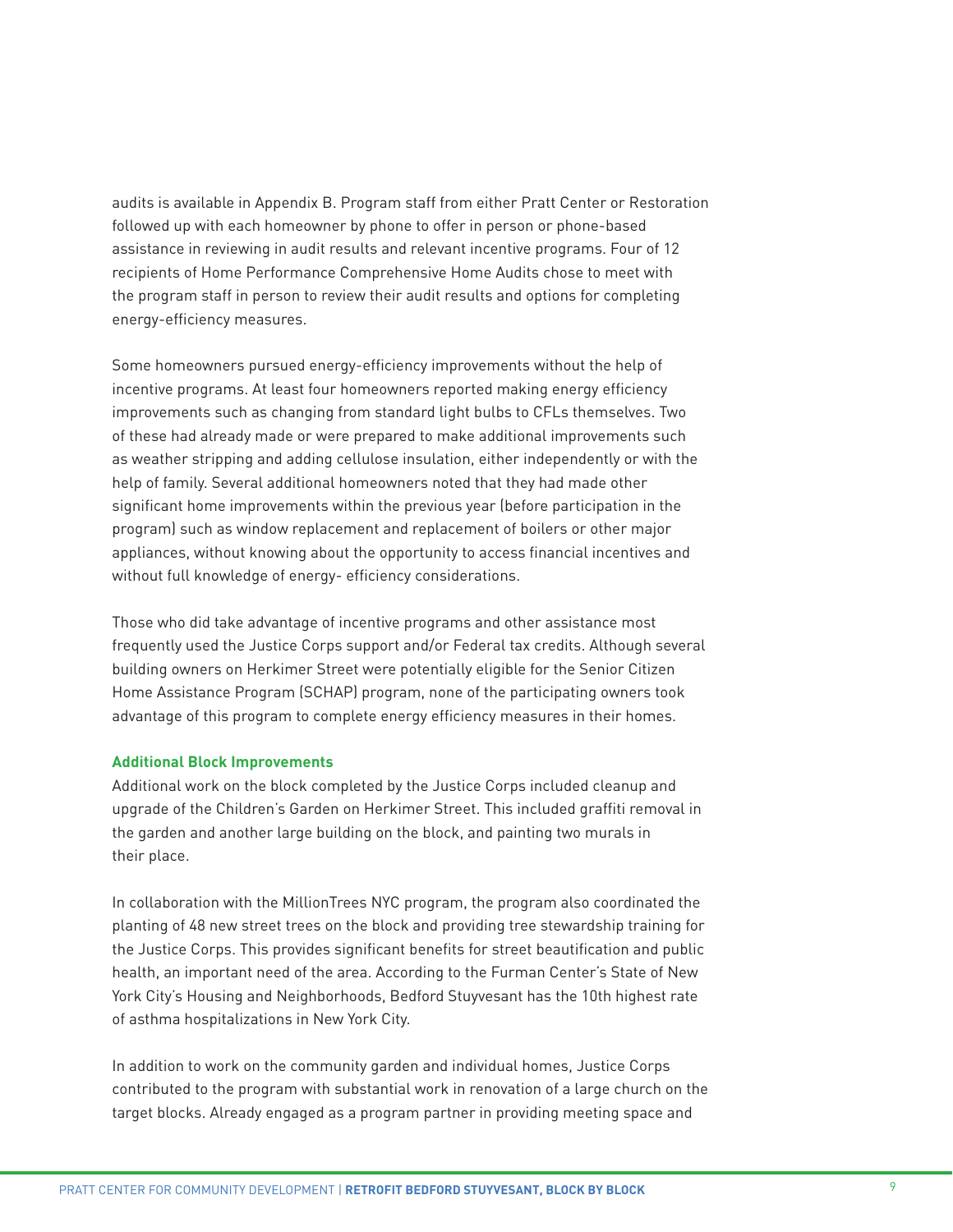outreach to congregants, Reverend Gaddy of the Friendship Baptist Church had previously expressed interest in energy efficiency improvements and received a free energy audit through the Pratt Center's Sustainable Houses of Worship initiative. At Friendship Baptist Church at 92 Herkimer Street, the Justice Corps provided labor and materials for renovation of a community dance room and did repair, construction, and painting of new and existing walls and ceilings. Pratt Center staff proceeded to help the church implement selected energy-efficiency measures and secure guidance on roof repairs.

# **Materials Development**

As part of this pilot, the Pratt Center and partners developed several outreach materials including a trifold brochure and several handouts for homeowners on topics such as "What is a retrofit?", "Quick guide to financing programs," and several letters with energy efficiency incentive information. The project was also documented through photography and video taken by a former Herkimer Street resident.

#### **Feedback from Participants and Block Residents**

The following sets of "lessons learned" result from review of all program documentation, as well as 11 in-depth interviews with participating homeowners, 11 brief surveys with other Herkimer Street residents, and conversations with program partners. In-depth interview and survey instruments and results are available in Appendix C and Appendix D.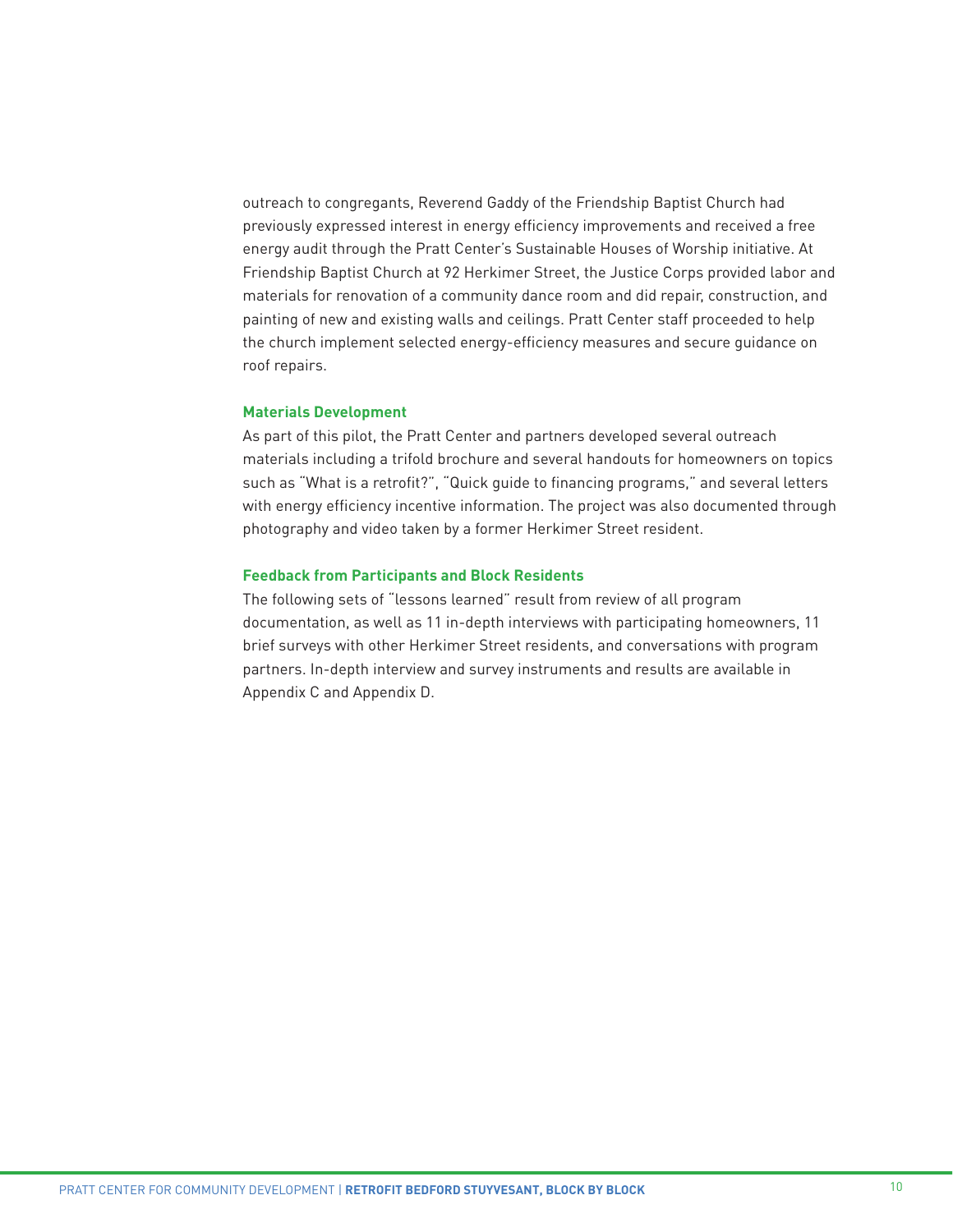# **LESSONS LEARNED FOR PROGRAM DESIGN AND IMPLEMENTATION**

# **Expand Geography and Scope**

Attracting an adequate number of homes is central to the block-by-block premise and to achieving the economies of scale desired in order to integrate with workforce efforts.. A second pilot, conducted by Cypress Hills Local Development Corporation, targeted about 10 blocks with nearly 400 buildings following similar outreach protocols. It achieved similar rates of program take-up – upwards of 15 percent. Goals for the desired number of participating homes in each neighborhood should be determined in conjunction with program staff, community group partners, and participating WAP and BPI-certified contractors. Expanding the scope of the program may include offering incentives for renters and owners in all building types as well as small business and houses of worship.

#### **Offer More Generous Incentives to Increase Uptake of Comprehensive Retrofits**

The most significant barrier indicated by participating homeowners is the cost of retrofit work. At the time of the pilot, homeowners with incomes above 80 percent of the area median income were eligible for rebates of up to 20 percent of the cost of the cost of the improvements or low-cost financing through NYSERDA's Home Performance with ENERGY STAR program. While many of those who received the Home Performance audit expressed interest in implementing the audit recommendations, the incentives were insufficient to induce most to join the program.

# **Offer Tiered Options for Participation**

It is essential that audit reports listing recommended measures offer options for "packaged measures" at low and medium price points. We observed that owners experienced sticker shock in cases in which audit reports recommended a single package in the range of \$20,000. Reports with packages starting at \$1,000 or less, and including measures with short, medium, long-term payback, will prevent homeowners from becoming fixated on high-priced comprehensive packages and encourage them to focus attention on completing low-cost/high impact initial measures.

## **Know your Audience**

Achieving a thorough understanding of the overall income and housing trends in each targeted neighborhood is also helpful. U.S. Census and American Community Survey data on mortgage amounts and monthly ownership costs are especially useful, as is Home Mortgage Disclosure Act data on mortgage lending, home improvements, and estimated income, by census tract, available at the Federal Financial Institutions Examination Council [\(http://www.ffiec.gov\)](http://www.ffiec.gov).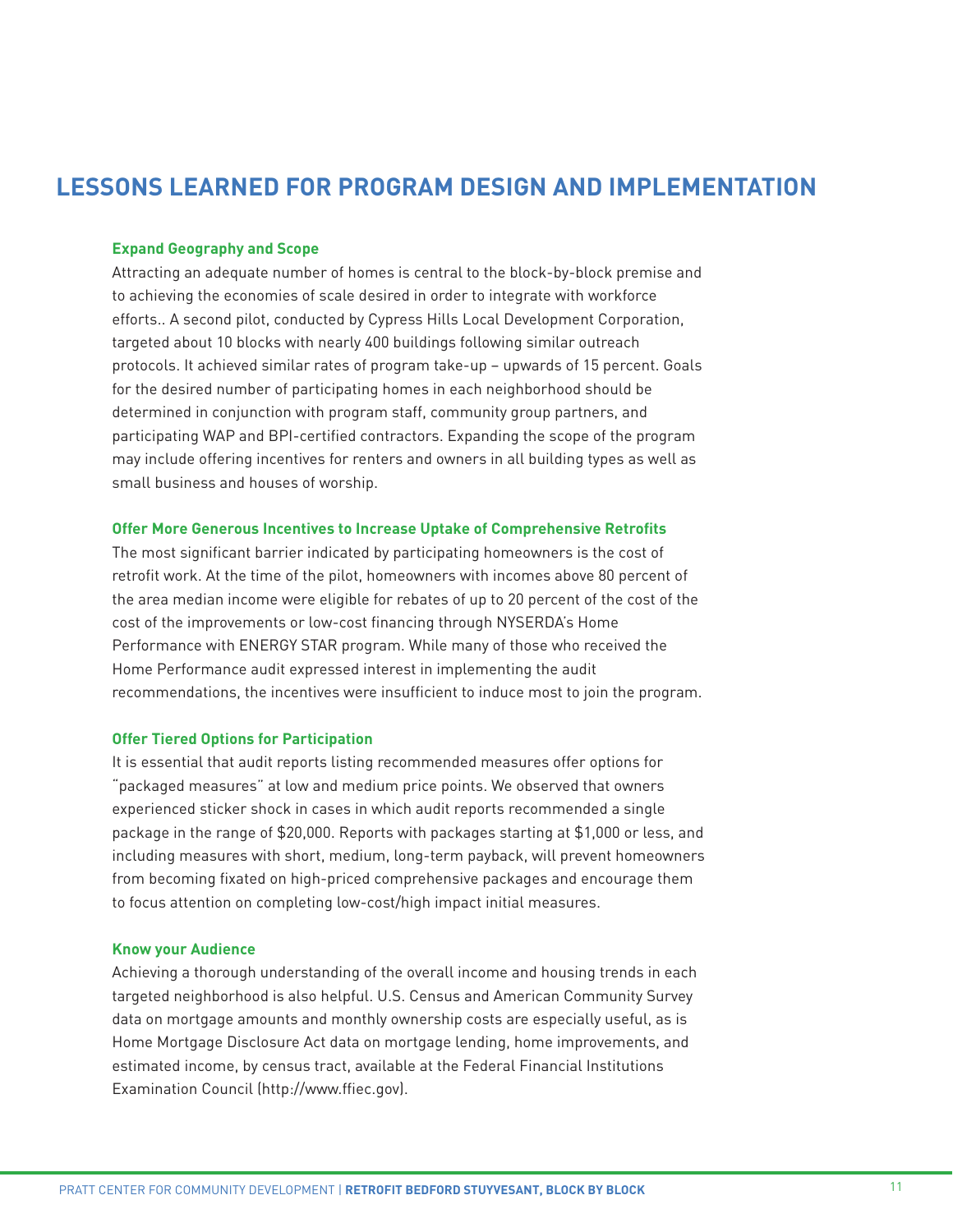#### **Address Existing Concerns of Homeowners in Retrofit Options**

Increasing homeowners' understanding of energy efficiency improvements is a core program objective. At the same time, several homeowners presented existing concerns for their buildings at the time of their enrollment. In order to present the most relevant set of options to each homeowner, the program should offer information on incentives available to help homeowners complete not only the most cost-effective measures, but also those that are of greatest concern to them. For example, several homeowners reported interest in installing new exterior doors or windows to increase comfort. Although these measures may not offer the highest savings to investment ratio, homeowners will appreciate help in addressing these issues. Regular inquiry and response to specific owner concerns for their buildings should be built into the program design.

#### **Circle Back to Homeowners to Maximize Outcomes**

Homeowners who enrolled in the pilot program responded to offers of free audits, assistance in reviewing options, and free labor and materials from the Justice Corps at various times over the course of the 15-month pilot, citing the need to address other family or building priorities. Urgent personal matters (childbirth, care for elderly parents) or economic hurdles (job loss) were not uncommon and led some homeowners to "take a break" from the program for several months before resuming contact with program staff. In addition, many homeowners who have not completed recommended measures yet report that they plan to do so once they've had adequate time to save money or address other building priorities. Information on the homeowner's desired timeline might be solicited during the intake process, at which point outreach workers can also inform homeowners about any approaching deadlines for specific incentive opportunities. This will enable outreach staff to contact them when they are ready to act. In addition, staff can circle back if changes in incentives might affect property owners' decisions.

#### **Address Issues of Debt Aversion among Homeowners**

One elderly homeowner made a revealing comment: "Financing is murder." While not every homeowner interviewed offered such an extreme point of view, many expressed some level of aversion to taking on debt for energy efficiency improvements. They made mention of the "housing and financial crises" and described loans to be repaid as a "financial burden or bind." Homeowners in Bedford Stuyvesant are likely to have felt impacts of these crises close to home. Out of every 1,000 homeowners in Bedford Stuyvesant, 63 faced a foreclosure action in 2009 – the second highest rate of any community district in the city. Nearly 7 percent of owners are more than one year late in paying property taxes. One senior homeowner remarked that older people on fixed incomes in particular might be especially deterred from taking on loans, even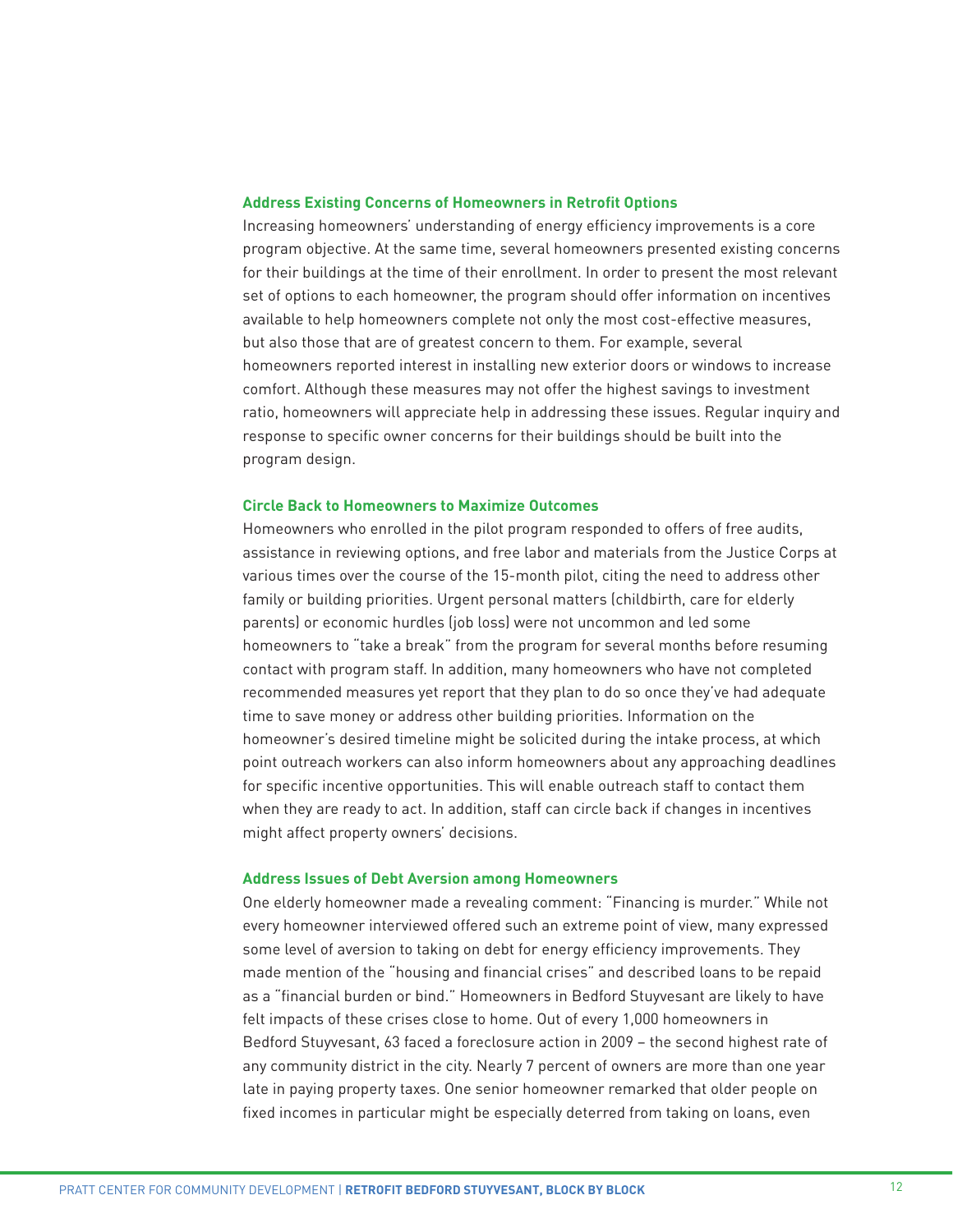if they already own the buildings outright. At the same time, homeowners express a desire to avoid "lump sum payments" up front. Inquiries about homeowners' interest in nontraditional loan products such as PACE and on-bill financing revealed that at least some would be more open to these types of financing than to traditional loans currently offered by NYSERDA Home Performance. Details on this feedback are provided in a later section on Lessons Learned for Supporting Energy Efficiency Improvements.

#### **Bring Diverse Advisors and Skills to the Program Team**

The complex nature of developing, marketing, implementing, and evaluating neighborhood retrofit programs requires a staff with strong skills and advisors in diverse areas. Successful programs maintain staff or consultants with a range of skills including organizing, marketing, workforce training, energy-auditor training, utility coordination, contractor relations, and retrofit quality control. In addition, many programs have assembled an advisory body, comprised of policymakers, community leaders, and weatherization and utility industry representatives, that can aid them in engaging various stakeholders and lend additional credibility to their program. Consider involving homeowners and other stakeholders in an advisory board to increase buy-in and provide regular insights into homeowner needs.

#### **Collaboration with Local WAP Provider and BPI-certified Contractors is Key**

As the most generous incentive program, the Weatherization Assistance Program is a natural first choice for any income-eligible homeowner, so reliable access to WAP services is essential. Like their counterparts at the local WAP program, BPI-certified contractors are attracted to the block by block model because of the potential to provide clusters of similar types of contracting tasks and, in effect, maximize the efficiency of the contractor's time spent in the area.

#### **Link to Re-entry and Other Workforce Programs to Increase Project Impact**

Incorporation of the Justice Corps in the program added positive impacts not only to the volume of energy efficiency measures successfully completed, but also to the social objectives of the program. Owners that received free labor and materials from the Justice Corps did not express concern about the Justice Corps members' lack of experience in installing energy efficiency measures. They understood that the Corps members would receive relevant training prior and be supervised during the installations. Nor did the knowledge that Justice Corps members had previous involvement with criminal justice system appear to be a deterrent for building owners. On the contrary, several owners expressed satisfaction with the inclusion of this group in the program as they felt it offered the Justice Corps valuable job experience and skills. They noted interactions with the Justice Corps and coordinating staff as being "very professional."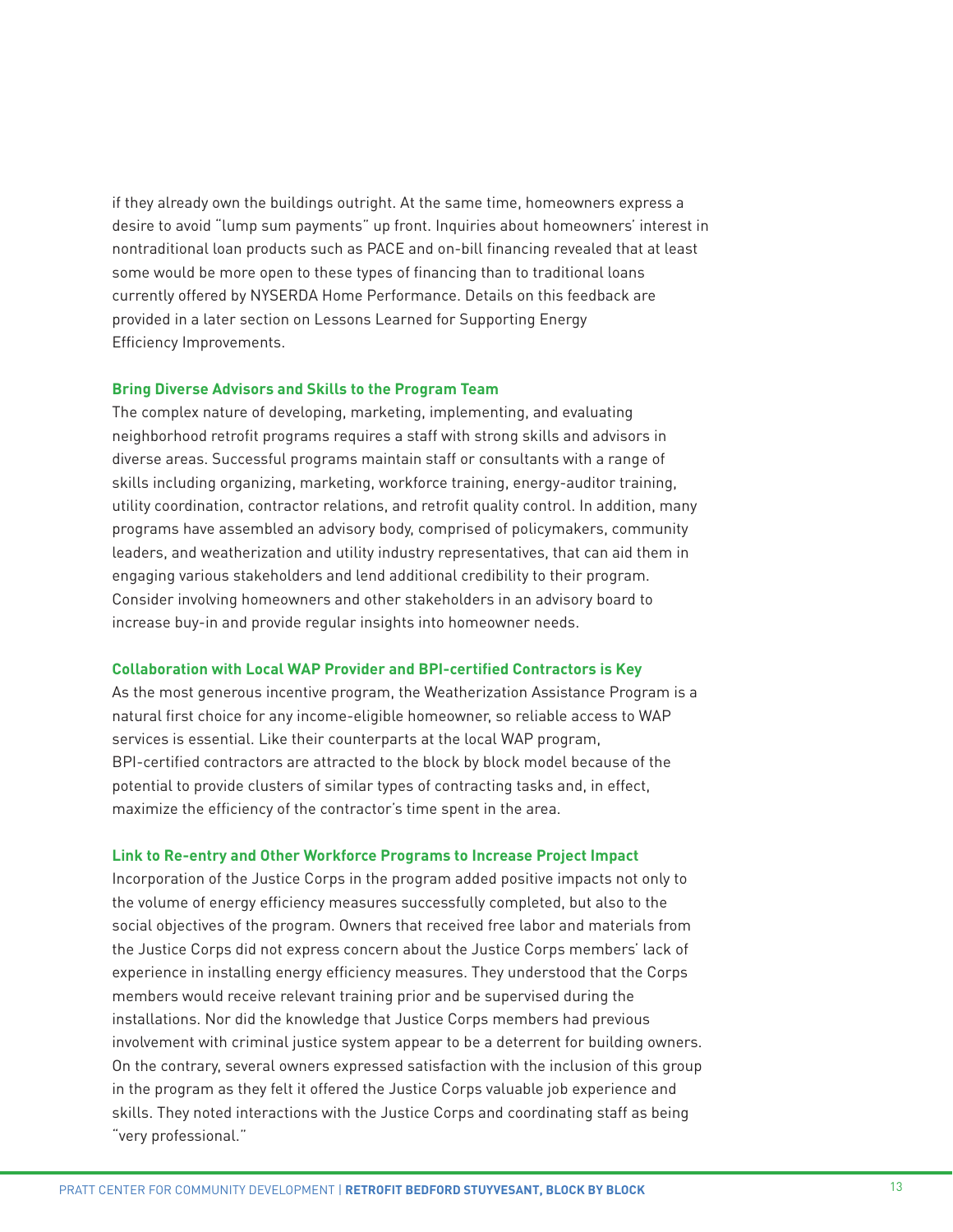# **LESSONS LEARNED FOR ENGAGING HOMEOWNERS**

#### **Energy Savings and Financial Incentives Are Primary Motivations**

More than half of survey homeowners noted savings on energy bills as the primary motivator for their participation, noting that current bills were "sky high." During a door-to-door survey, eight of ten additional respondents, both owners and renters, also noted savings on energy bills as a primary reason they would consider making energy improvements. See Appendix D for additional results from the door-to-door survey. Other reasons for initial enrollment in the program included the offer of a free energy audit and incentive programs to help owners save money on energy-efficiency measures that they were already considering.

#### **Take Buildings' Significant Needs into Account**

Most building owners came to the program with existing concerns for their buildings, related to energy efficiency and otherwise. In addition to interest in replacing windows and exterior doors to improve comfort and reduce draftiness, other items on owner's existing "to-do" lists included renovation of rental units and replacement of appliances as needed. It should also be noted that at least two building owners who initially expressed interest in the program were not able to participate during the pilot phase because their buildings were already undergoing significant renovation and could not be properly audited. Several participating buildings presented health hazards such as asbestos or physical barriers such as excessive clutter preventing insulation installation. Another set of concerns expressed by building owners was preservation of the original character of the historic brownstones through maintenance of original fixtures and wall molding. Understanding common concerns among owners of buildings of a similar type and age can provide insight into incentive design and messaging by determining which types of energy efficiency improvements may already be top of mind among owners.

#### **Recognize That Property Owners Don't Typically Use the "Retrofit" Label**

While several participants indicated previous interest in making specific energy-related improvements to their buildings, only one of 11 surveyed owners said they were considering having a whole-building energy audit done before learning about this program. Five noted some previous knowledge of "energy retrofits for homes" prior to this program, largely from the general media surrounding the "green revolution." Even after their participation in the energy audit, no surveyed owners used the terms "retrofit" or "energy efficiency improvements," but instead referred to specific measures that they were considering or have already taken. Several noted their expected benefits from the energy audit to be to "find out what was wrong" or "what problems" their building had. This is different from, for example, referring the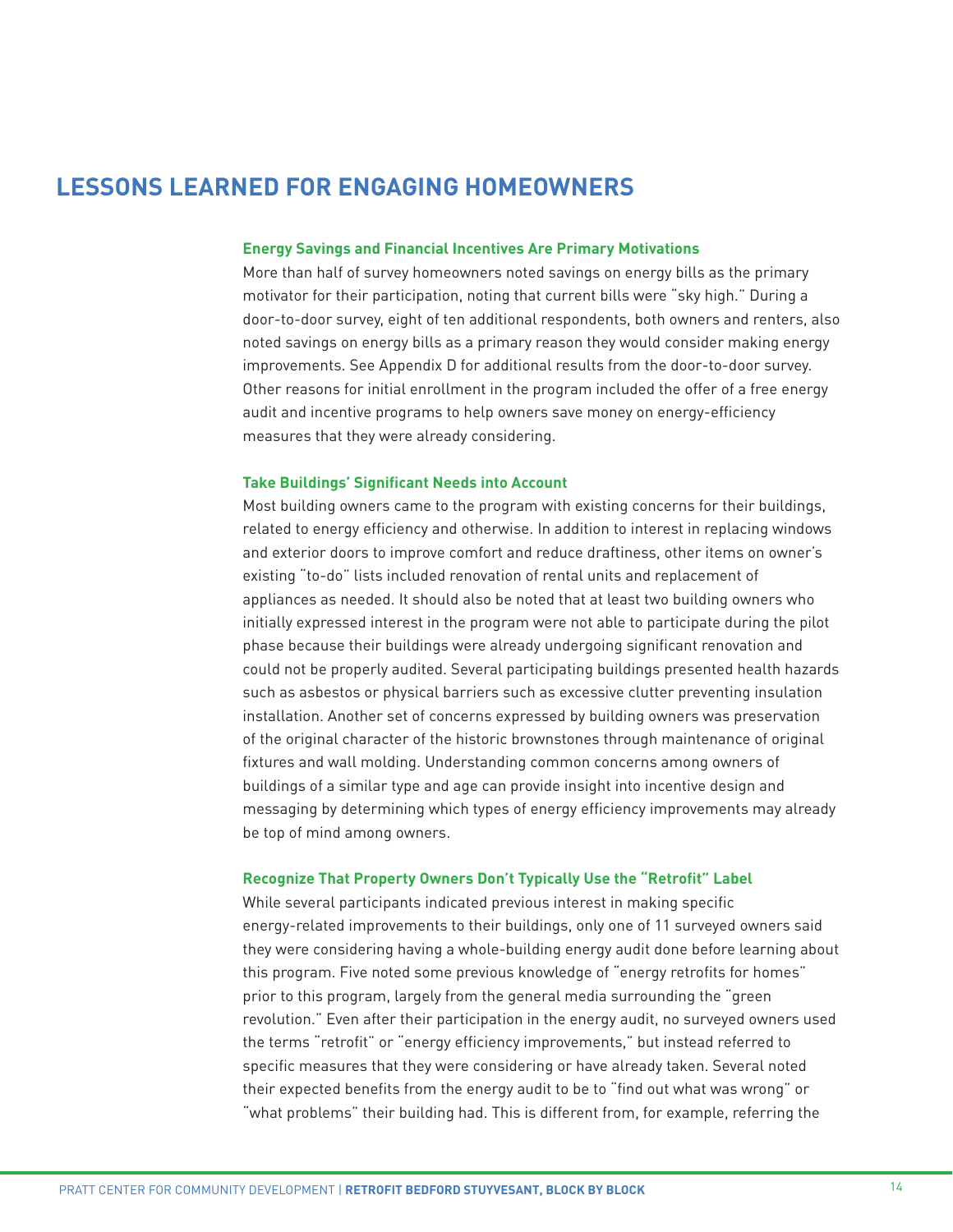audit as providing information on "opportunities" to save and might be of interest for program message development.

#### **Program Offerings Should Be Crystal Clear**

Several building owners emphasized the importance of presenting the program offerings in plain and precise terms. They recommended that information on incentive programs be presented with details on the savings offered, repayment terms, and eligibility requirements, including the need to include tenants' financial information with applications. Given the various incentive programs available for owners of different incomes, ages, utility service areas, and building types, an important part of making the program clear is ensuring adequate understanding of the economic situation and building needs of each homeowner. Several homeowners who did not qualify for income-based programs expressed frustration about their perception that there were "no programs for me" despite Pratt and Restoration's repeated efforts to convey that there was a program for everyone.

A more thorough intake process, tools like the web-based energy efficiency incentive finder Pratt Center is developing, and individual consulting on each audit report that includes specific financial costs would facilitate this increased understanding and prevent building owners and program staff from spending time on incentive programs that may not be available or attractive to each particular owner.

#### **Utility Account Information Is a Reasonable Request**

Nearly all surveyed homeowners said they would agree to share their utility account information for a limited amount of time, for the purpose of tracking energy usage. Two expressed interest in receiving updates from those doing the energy tracking, and thought this might help other households agree to release the information as well. Two others said they were not sure and would need time to think about it. One suggested providing future participants the same opportunity to consider the decision, rather than putting participants "on the spot" for an answer.

## **Listening Happens Close to Home**

At least five surveyed owners were encouraged to participate in the program by their family members, usually adult children. A few owners who had financial challenges with their buildings noted that their adult children (generally in their twenties or thirties) "thought it was a good idea" for them to attend meetings and participate in the program. Other adult children who were making decisions for their senior parent(s) often came to meetings themselves and coordinated all aspects of their family's participation in the program.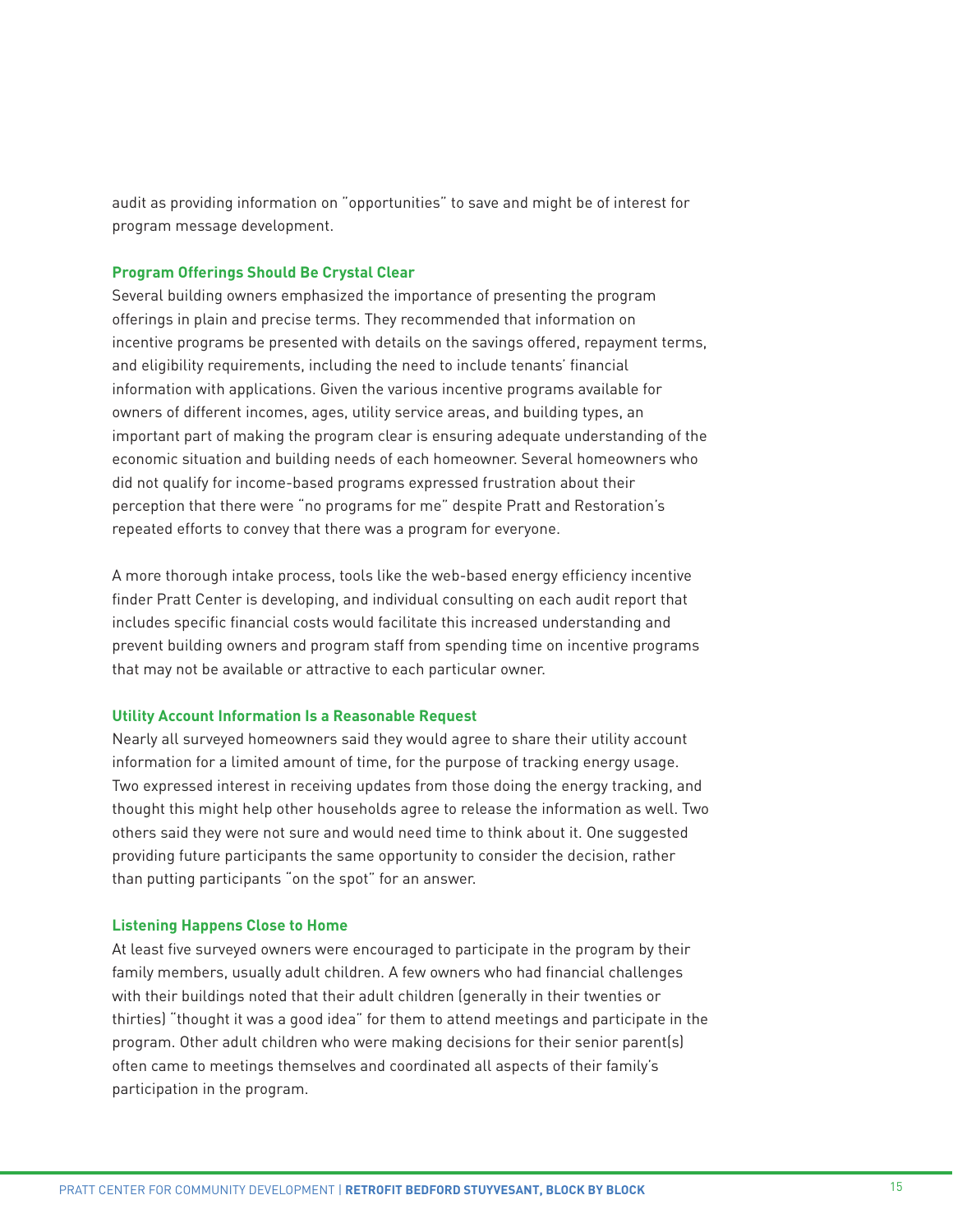#### **Neighborhood Networks are Critical Sources of Information**

Owners confirmed that the block association and churches are important influences outside the family. Nearly all participating owners initially learned about and signed on to the program during a meeting organized by the Herkimer Street Block Association with Pratt and Restoration and hosted by Friendship Baptist Church. One owner noted that outreach to houses of worship should not be limited to the churches located on targeted blocks, but to all nearby churches, as congregants do not always attend services on the block where they live but count on local friends and neighbors to inform them about block and neighborhood affairs. This point sheds light on another frequently noted suggestion for outreach—word of mouth among neighbors. Several owners expressed an interest in sharing their experience with this program with their neighbors on the block and might be recruited for future outreach efforts. A few owners noted substantial distrust of government, from city to federal, and were wary of programs that sounded "too good to be true."

# **Block by Block Outreach is a Vehicle for Increasing Awareness About Community Resources.**

Fewer than half of surveyed homeowners were aware of Bedford Stuyvesant Restoration Corporation before their participation in the program. Of these, at least one had only found out about it recently despite being a longtime resident, two recognized it in affiliation with Senator Robert Kennedy, Jr., one of the organization's founders, and two had more extensive knowledge of the arts and cultural programs offered. Regardless of their previous awareness of Restoration, owners were pleased to see Restoration involved in this program and noted that they gained "a better understanding of what Restoration is trying to do." A few owners suggested that Restoration increase its local outreach efforts and even engage block residents door-to-door and through mailings with information on this and other programs.

#### **Retrofit Outreach Provides a Vehicle to Learn About Other Resident Concerns**

Surveyed owners offered commentary on additional social, economic, and environmental issues their neighborhood is facing. Connections between the environment and block appearance were evident; concerns about maintenance of new and older street trees, especially litter and dog waste, were mentioned several times. For the most part, block residents expressed great satisfaction with the newly planted trees and several took initiative in planting flowers to further beautify the spaces. At least one homeowner expressed appreciation of the work completed in the community garden and specifically the mural artwork that "shows us great historical leaders of our community." Homeowners also expressed concern about groups of certain ages, seniors and young people in particular. The need to prevent seniors who are struggling financially from "falling through the cracks" and "being put out of their homes" was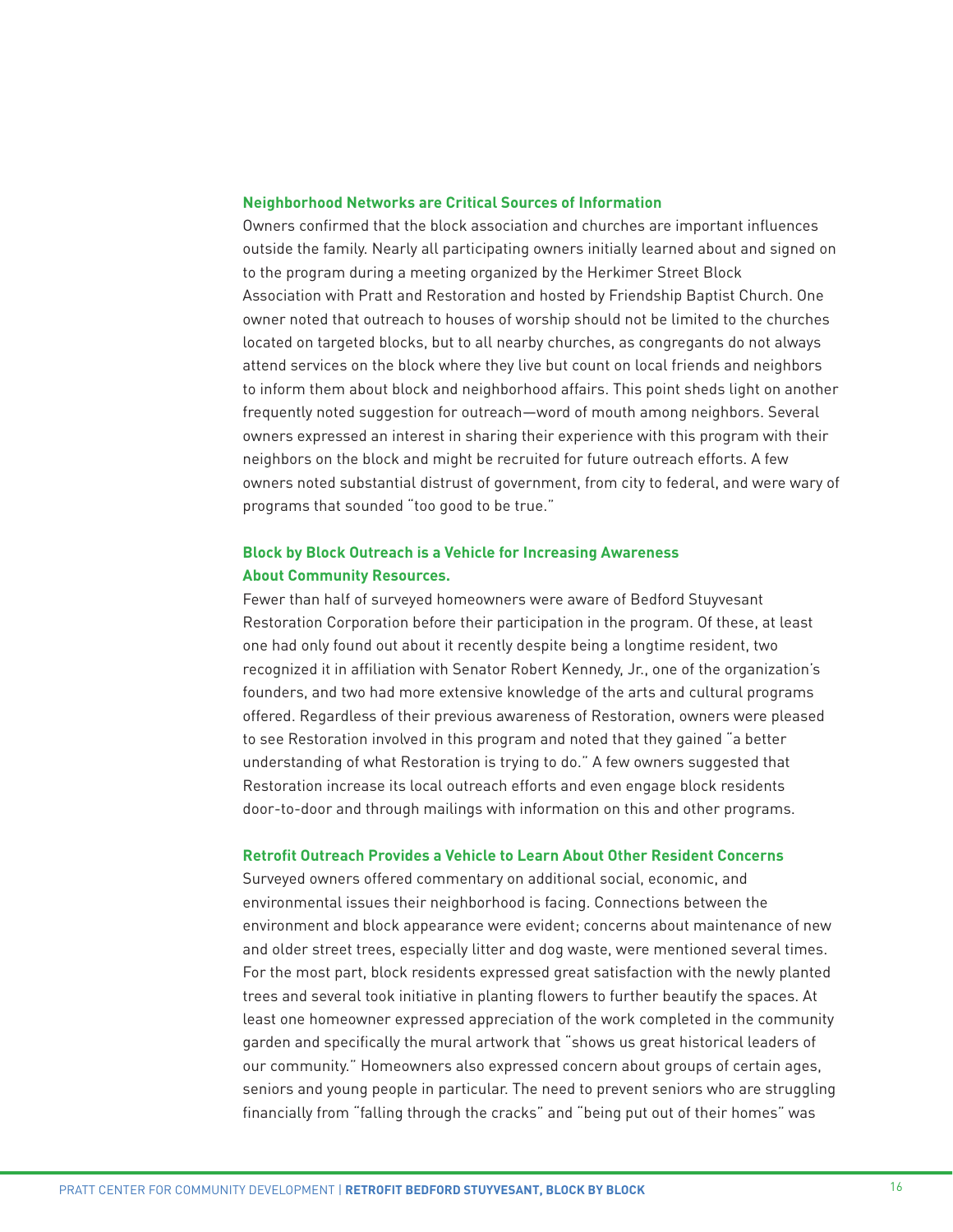mentioned several times. Another issue that was mentioned by a few senior homeowners is the lack of employment and "direction" for young men in the neighborhood. One homeowner who runs a youth dance program shared her interest in "something for kids to do." Another owner was closely involved in organizing and outreach for Census 2010. Finally, a few homeowners mentioned the presence of the nearby men's homeless shelter in association with increased pedestrian traffic and litter on the block and one expressed concern about a plan to expand a local homeless shelter's catchment area to include all of New York City, noting it was more than the neighborhood's "fair share."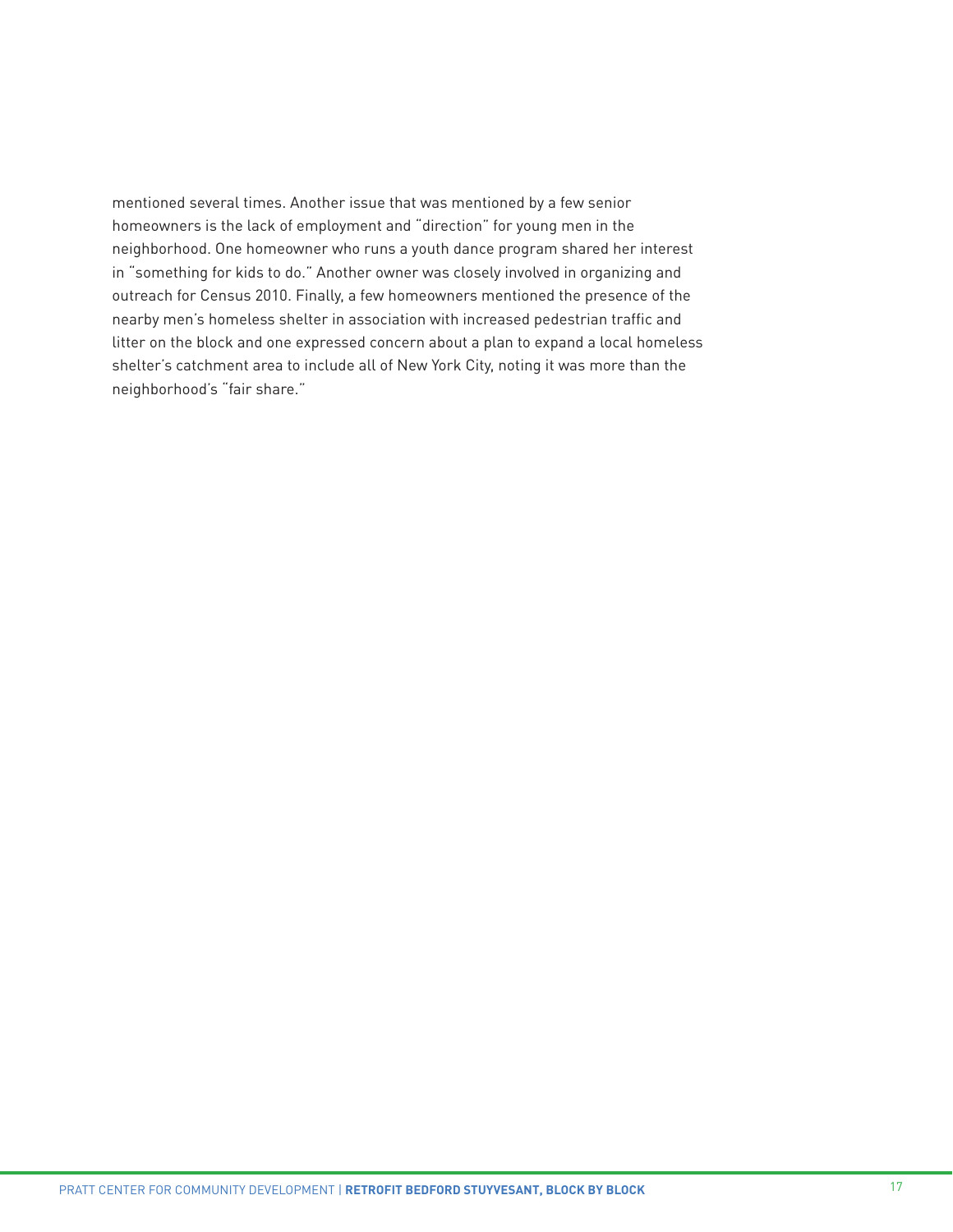# **LESSONS LEARNED FOR SUPPORTING ENERGY EFFICIENCY IMPROVEMENTS**

## **Financing is a Sticking Point**

All 11 surveyed owners indicated that lack of funding was a major barrier to completing the work recommended in energy audits. Many owners referenced the total cost estimate for all energy efficiency improvements recommended, revealing that the total estimated cost, averaging around \$20,000 per building, was the figure owners zeroed in on when considering funding for improvements. The generosity and type of financial incentives available (see Appendix A) did not seem to meet the needs of most participating homeowners. At least two owners who were not eligible for means-tested incentive programs like Assisted Home Performance or WAP specifically noted that the 10 percent rebate incentive offered by the Home Performance program was simply "not enough" to encourage them to complete energy efficiency improvements not already on their "to-do" lists. One particularly investment-minded owner questioned the financial rationale behind investing over \$28,000 to save \$1,700 annually on energy bills, an approximate payback time of 17 years, as noted on the audit report he received. This and other owners with an explicit investment interest in their building noted that they believe a "good investment" should pay for itself within 8 to 10 years.

Regardless of whether they see their buildings primarily as an investment or as shelter, most participating owners indicated a preference to pay for home improvements over time in cash installments or to have the opportunity to save up for a particular improvement and then pay the contractor in full. Owners were not interested or outright disdainful of financing through traditional bank loans. One owner applied for a loan to cover costs of most recommended measures but was denied for credit reasons. One owner who did complete the full scope of measures recommended through the Home Performance program paid out of pocket for all costs.

#### **Mixed Reviews for On-Bill and PACE Financing Models**

In addition to their use of existing incentive programs, surveyed owners were asked to comment on potential future financial models: PACE, which would allow owners to pay for retrofits on their property tax bills, and on-bill recovery, which would allow owners to pay for upgrades via their utility bills. Most owners were curious and expressed an interest in staying informed as programs become available. More than half of surveyed homeowners said that on-bill recovery would be something they might participate in. They noted it was attractive because it "might motivate me to have all the work done, rather than piecemeal." A few said that this model was not attractive because "no one wants to see a high bill" every month and it may diminish the impact of savings on bills. About half of surveyed homeowners also said they might participate in a PACE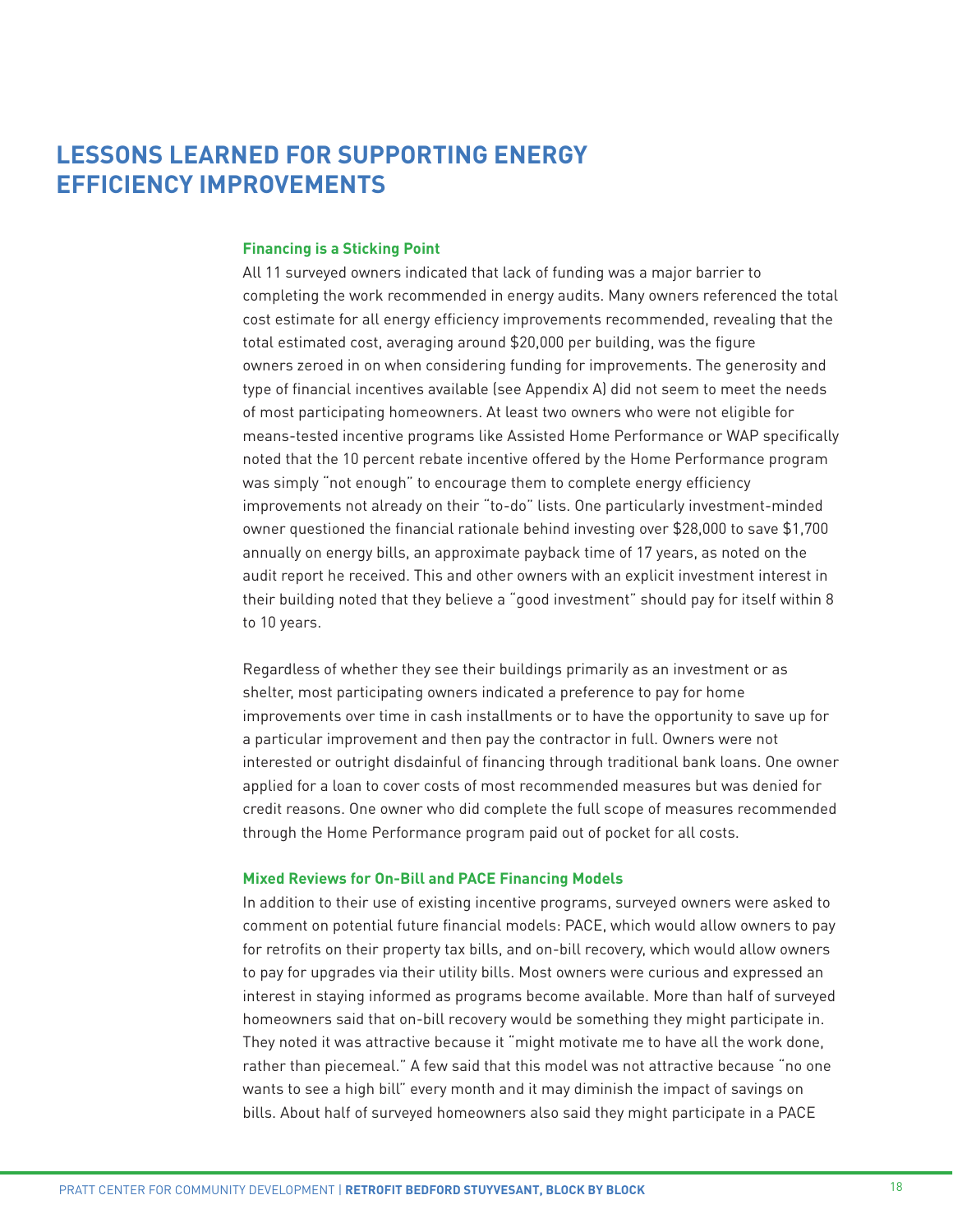financing model. They noted it was attractive because it may appear more manageable on their quarterly bills and would make repayment more efficient. Three noted that this model was not attractive because property taxes are already "too much and rising" and increases would present financial hardship. One owner also expressed concern about the impact of PACE on home resale value as she perceived it as adding another cost to buyers, in addition to the actual price of the home. Several owners said they wanted answers to questions on additional details, such as the interest rates, payback time, and opportunities for accompanying cost reductions, in order to fully consider these programs.

#### **Energy Efficiency Improvement Options and Timing Should Be Flexible**

The majority of participating owners, despite receiving a free Comprehensive Home Assessment, plan to continue making energy efficiency improvements to their homes, or in "bite-sized chunks," as they deem necessary and affordable. Measures that owners identified as next on their "to-do" lists often reflected their previously existing agendas such as replacing windows, exterior doors, and non-working appliances. At least four owners added installation of insulation or weather stripping to their lists following the audits since they learned these types of measures can have "big impacts on their heating bills" and can be "do-it-yourself." Owners reported plans to make changes that also related to the comfort of their home, e.g. exterior door and window replacements, before the winter. As far as appliance replacement, owners seemed to prefer to replace them as needed, as opposed to when program incentives were available; they did note interest in energy-efficient products. Owners expected to spend around \$100 for minor improvements such as weather stripping and between \$1,000 and \$2,000 for more major improvements. This reveals an important price point at which to offer owners a written estimate of recommended energy efficiency improvements. The do-it-yourself measures implemented over time as a result of the audits present a challenge to program coordinators seeking to document program outcomes. Incentives to owners to report their energy savings improvements, such as energy-saving giveaways like power strips and the like, might be considered.

#### **Owners Value Audits But May Question Paying for Them**

Several homeowners noted that their primary use for their energy audit report would be as a building "to-do" list or "action plan." They appreciated the "straightforward" and "detailed" information offered through both the audit reports and the contractors as they performed the audits. All owners reported keeping their reports, though several noted that they did not review them carefully enough and plan to revisit them. Some owners reported that they might pay \$50 to \$100 for an energy audit, though noted that it seems strange to charge owners for information that is essentially a work order that owners might purchase. At least two owners remarked that the audit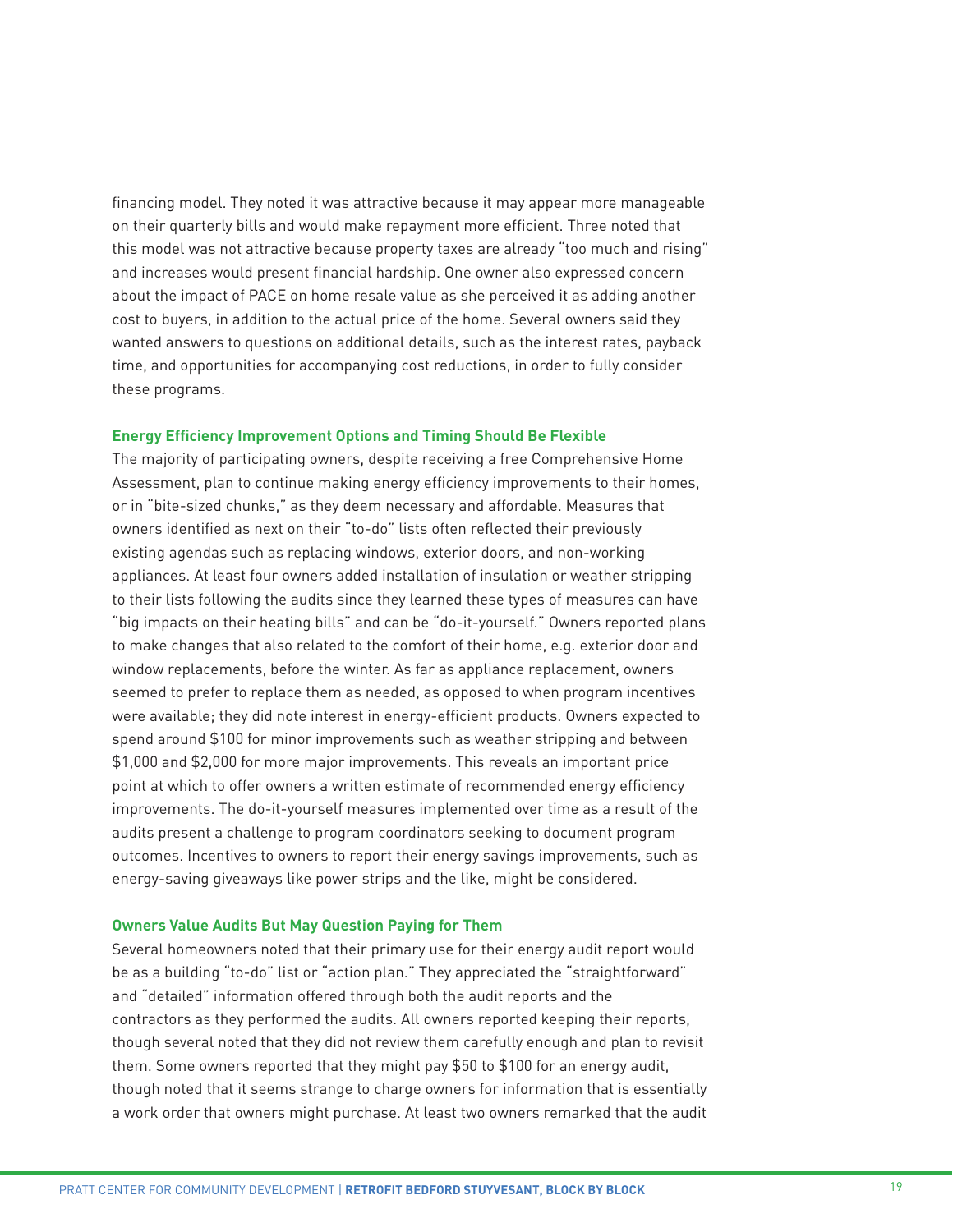should be a complimentary part of contractor's service and questioned whether the program was focused too much on trying to generate business for the participating contractors.

#### **Knowledge is a Key Benefit of Participation**

Several owners cited their participation as a source of new knowledge about their buildings' needs and home energy efficiency in general. For example, a few owners appreciated learning which energy efficiency improvements are most cost effective in terms of energy savings. While most building owners came to the program with concerns about heat escaping through windows and exterior doors, each audit report recommended insulation, particularly of attic and basement, as the most cost-effective type of energy efficiency improvement. In addition to new information on which types of energy efficiency improvements to pursue, the audit reports provided owners with assessment of health and safety-related issues such as smoke and CO detectors and proper ventilation of kitchens and bathrooms. In at least one case, an owner corrected a gas leak identified by the auditors in order to enable the auditors to continue their work.

#### **Life Can Get in the Way**

Significant life events or issues that confronted participants in the pilot included birth of a child, impending or actual loss of employment, severe illness of family members, and unforeseen, urgent building or sidewalk repairs. For example, two participating buildings had broken windows or portions of exterior walls fall off of the building during the pilot. Given the age of the buildings, homeowners are confronting serious maintenance issues. Many owners also referred to the larger economic and housing crises as a barrier to additional efforts. One senior owner noted constant financial pressure of "being one illness away from being out of my home." In addition to financial implications of illness, emotional stress can also be a hurdle. One adult daughter of a homeowner in the pilot noted that she "psychologically could not deal" with her mother's illness and think about energy efficiency improvements at the same time.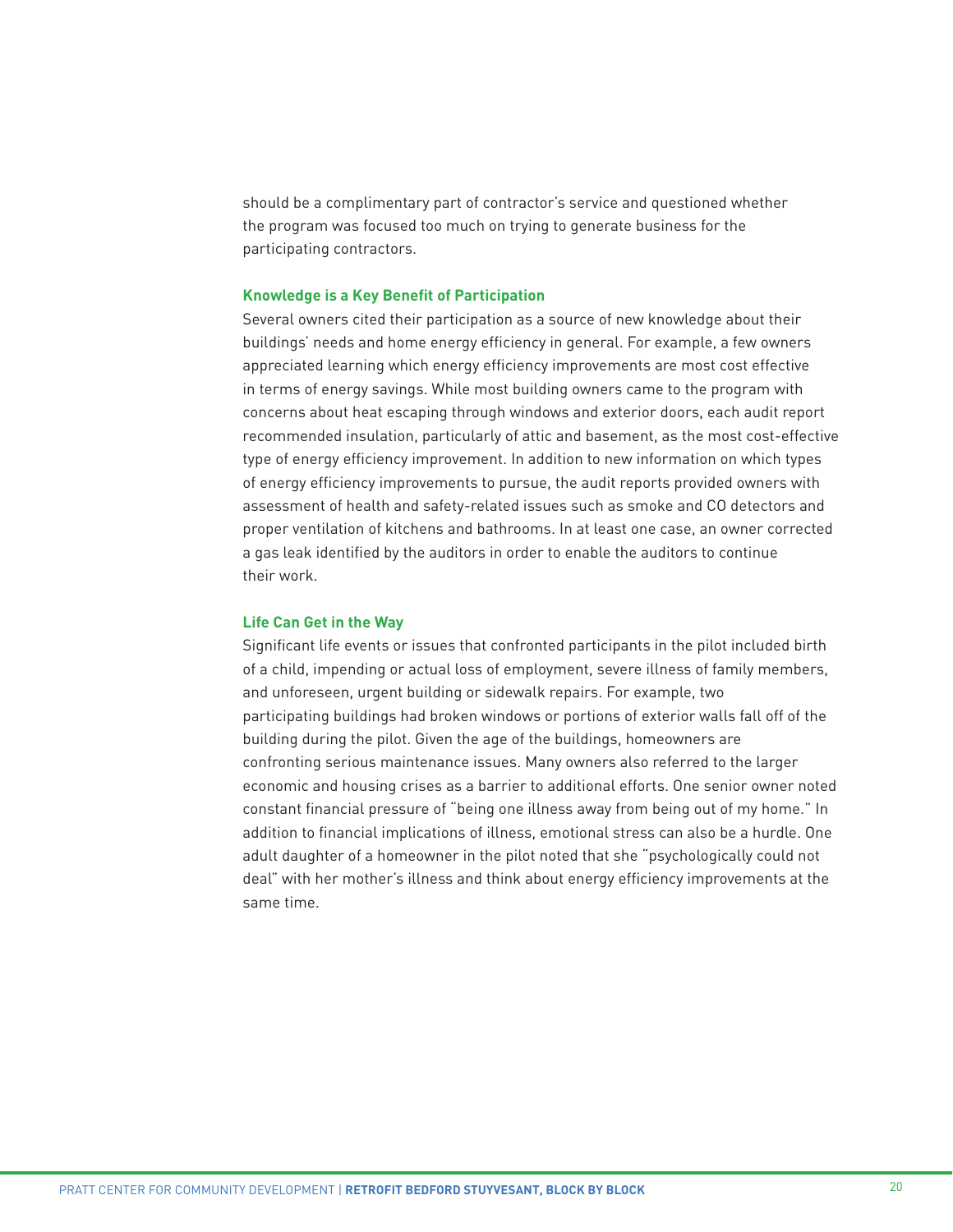# **LESSONS LEARNED FOR WORKING WITH THE JUSTICE CORPS**

# **Increased Flexibility and Funding for Justice Corps Participation Expands Opportunities**

The Justice Corps made significant contributions to this pilot program yet noted that their effectiveness could be increased through greater flexibility in scheduling work, selecting measures, and funding. Justice Corps' function as a job development program necessitates participants to follow a typical weekday work schedule. This schedule often conflicted with owners' schedules and as a result, required extensive coordination for program staff. Similarly, work at the church was difficult to schedule due to ongoing church activities. As it seems unlikely that typical schedules of building owners or the church will change, it may be beneficial to include the possibility of weekend or evening work in the Community Benefits project request so that Justice Corps members can adequately adjust their schedules in advance and owners can be informed of specific time slots during which the Justice Corps is available. Justice Corps coordinators also expressed interest in the opportunity to dedicate more funding to individual buildings, granting them more flexibility about which measures to install. This would result in both a more diverse range of training for Justice Corps members and more significant economic and energy-saving impacts for building owners.

# **Coordination of Homeowners and Suppliers Maximizes Impact**

In addition to increased flexibility and funding, Justice Corps coordinators suggested developing a relationship with a local materials supplier to maximize both efficiency and cost of purchasing materials. Other residential retrofit programs, including Restoration's Weatherization Assistance Program, maintain such a relationship. They potentially offer benefits such as pre-packaged retrofit "kits" containing common supplies needed for installing energy efficiency measures and bulk order prices, making both the Justice Corps' available time and budget go farther.

## **Meaningful Connections between Trainees and Contractors Amplify Opportunities**

Justice Corps coordinators noted that providing members with opportunities to be trained by and work directly with BPI-certified contractors and WAP staff would likely increase their enthusiasm for the work and encourage better relationships, possibly leading to future employment opportunities for members. In addition to on-site training, members would benefit from direct meetings with contractors and WAP, during which they could pose questions about jobs in the industry and demonstrate their interest in being hired as interns or apprentices.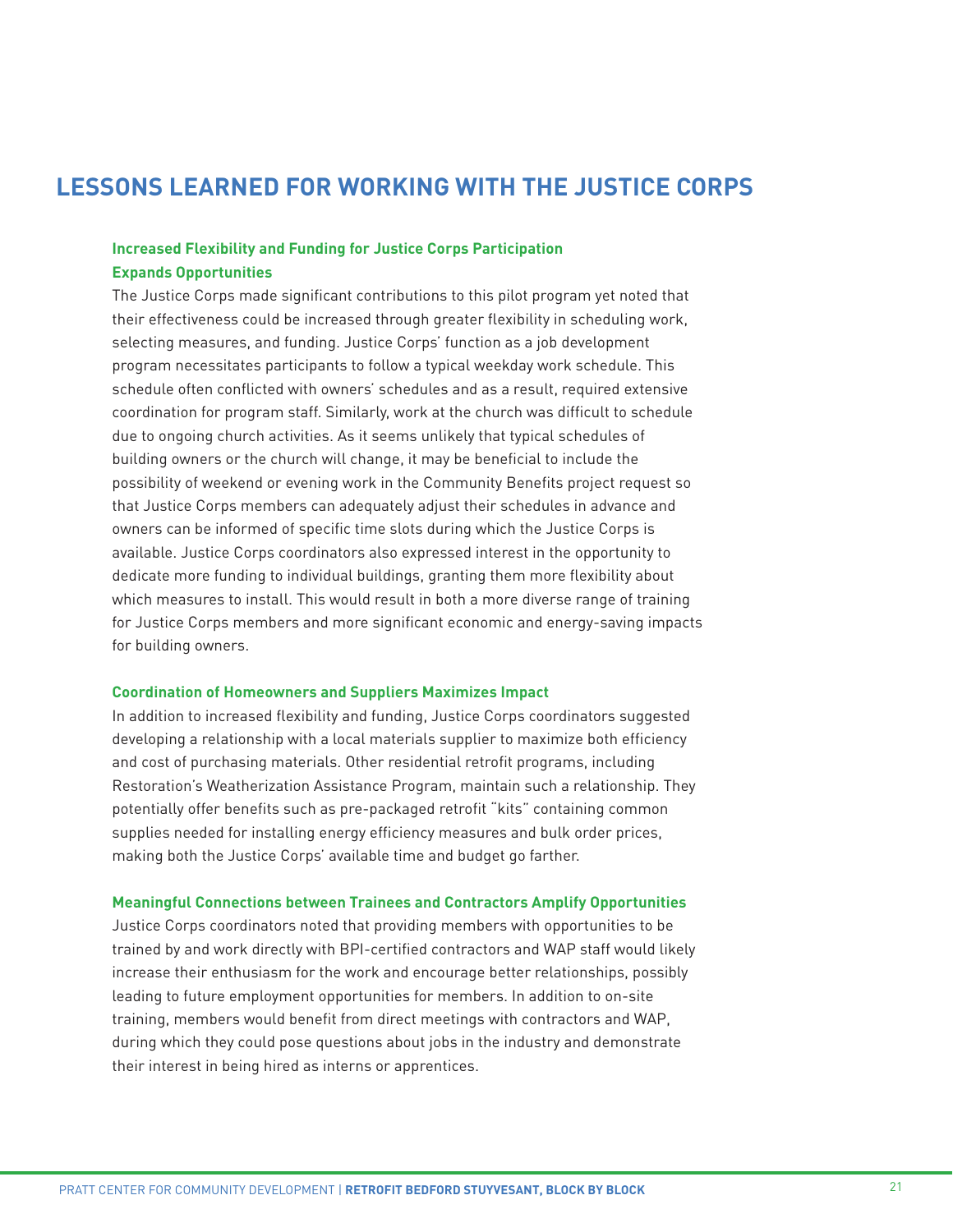# **LESSONS LEARNED FOR WORKING WITH BPI-CERTIFIED CONTRACTORS**

## **Contractors Can Collaborate in Training and Program Development**

BPI-certified contractors have a great deal of knowledge to offer both building owners and trainees seeking to improve building performance and energy efficiency. They have the potential to contribute to programs like Retrofit Bedford Stuyvesant in meaningful ways beyond conducting energy audits and installing energy efficiency measures. Each contractor's interest in contributing to the program as trainers, educators, and overall community partners should be gauged and incentivized appropriately before inviting them to participate.

#### **Ongoing Communication between Contractor and Program Staff Is Essential**

In programs with many moving pieces and players, it is important to stay in touch. While the pilot program incorporated somewhat regular meetings of outreach program staff, communication with contractor partner was ad hoc and less efficient than it could have been. Regular interaction provides the forum program staff need to be fully updated on the status of audits and installation of measures. It also provides an opportunity for contractors to relay successes or challenges they are experiencing, along with their general satisfaction with the program

#### **More Choices and Price Points Increase Likelihood of Implementation of Measures**

In acknowledgement of homeowners' difficulty in covering up-front costs and their common aversion to debt, it is critical to ensure they are aware of all their options for energy efficiency packages, from the most comprehensive to the most minimal measures. Participating homeowners frequently referred to the total amount quoted for installation of all recommended energy efficiency improvements (averaging approximately \$21,000 per building, see Appendix B), without mentioning other, less costly options for achieving energy savings. This is not surprising, given that nine of 12 comprehensive home assessments completed during this pilot only presented the total amount as an option in writing. Although contractors and outreach staff made efforts to inform homeowners of less expensive package options during phone or in-person meetings, it important that homeowners also receive written documentation of these options on the audit report itself as they often put off energy efficiency improvements for several months, but do save the audit report.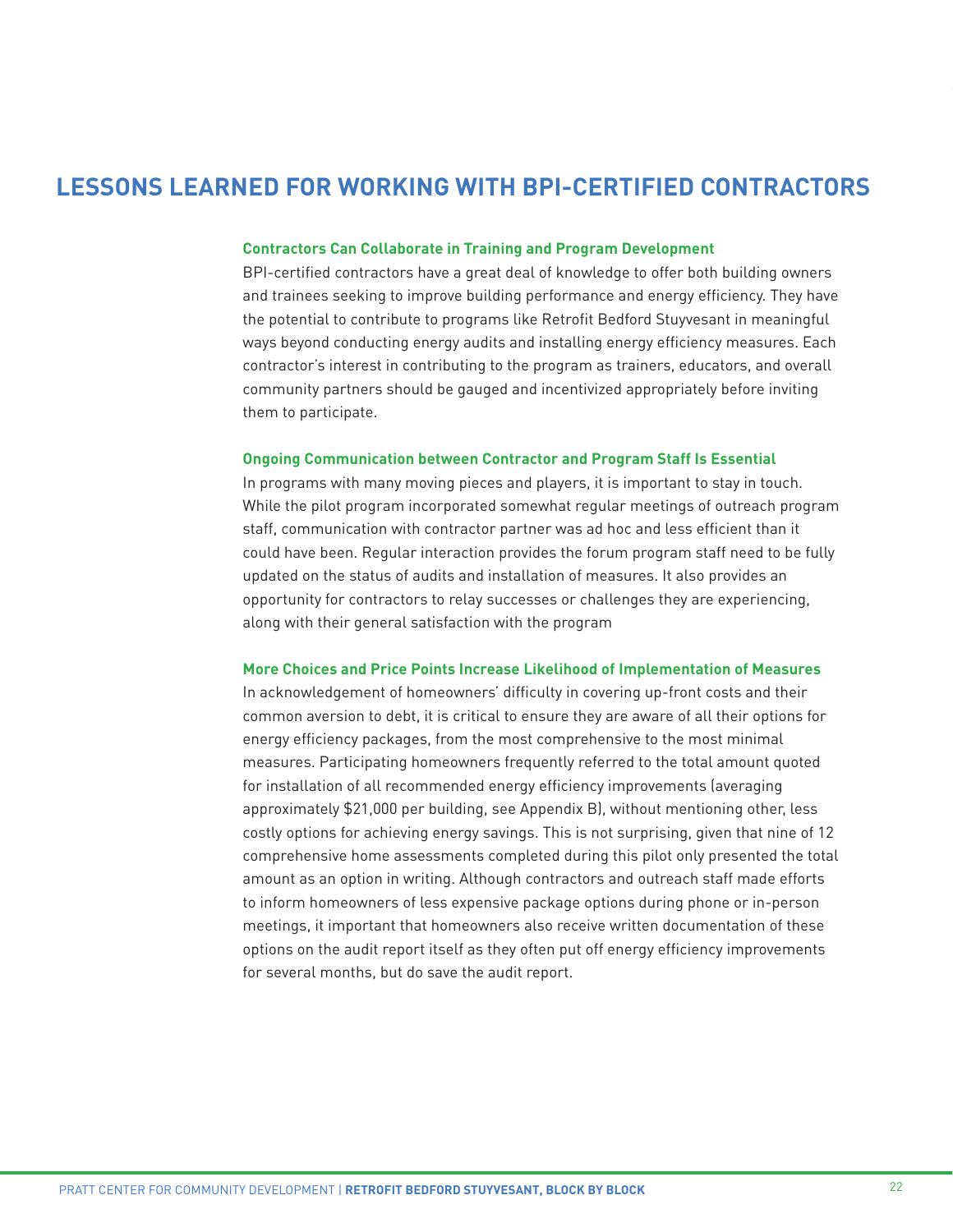## QUICK GUIDE to Financing Sources for Energy Improvements in One- to Four- Family Homes in New York City

| <b>INCOME LEVEL</b>                          |                                                                           |                                                                      |                                                                   |                                                                                                               |                                                                            |                                  |  |
|----------------------------------------------|---------------------------------------------------------------------------|----------------------------------------------------------------------|-------------------------------------------------------------------|---------------------------------------------------------------------------------------------------------------|----------------------------------------------------------------------------|----------------------------------|--|
| % of State Median<br>Income                  | Household<br>Size                                                         | Annual<br>Income                                                     | PROGRAM                                                           | <b>TYPE OF ASSISTANCE</b>                                                                                     | Agency                                                                     | <b>MORE INFORMATION</b>          |  |
| At or below 60%<br>of State Median<br>Income | 1 Person<br>2 Persons<br>3 Persons<br>4 Persons<br>5 Persons<br>6 Persons | \$23.556<br>\$30.804<br>\$38,064<br>\$45.312<br>\$52,560<br>\$59,808 | Weathertzation<br>Assistance Program<br>(WAP)                     | Free energy assessment;<br>Free weatherization measures                                                       | NYS Division of<br>Housing &<br>Community<br>Renewal                       | www.dhcr.state.ny.us             |  |
|                                              |                                                                           |                                                                      | National Grid Low Income<br><b>Gas Efficiency Program</b>         | Free heating load reduction measures<br>(up to \$1800 value)                                                  | National Grid                                                              | www.aeanyc.org                   |  |
|                                              |                                                                           |                                                                      | EmPower New York <sup>am</sup>                                    | No cost electric reduction<br>(e.g. refrigerator, lighting);<br>No cost home performance<br>(e.g. Insulation) | <b>NYSERDA</b>                                                             | www.getenergysmart.org           |  |
| At or below 80%<br>of State Median<br>Income | 1 Person<br>2 Persons<br>3 Persons<br>4 Persons<br>5 Persons<br>6 Persons | \$43,000<br>\$49.150<br>\$55,300<br>\$61,450<br>\$70.080<br>\$79.744 | Assisted Home<br>Performance with<br><b>ENERGY STAR®</b>          | Subsidized costs:<br>Low Cost Financing                                                                       | NYSERDA                                                                    | www.getenergysmart.org           |  |
| Seniors only<br>(Age 60+)                    | 1 Person<br>2 Persons<br>3 Persons                                        | \$59,600<br>\$68,000<br>\$76,600                                     | Senior Citizen<br>Homeowner Assistance<br>Program (SCHAP)         | Low- and no-cost financing                                                                                    | The Parodneck<br>Foundation                                                | www.parodneckfoundation.org      |  |
|                                              | 1 Person<br>2 Persons<br>3 Persons<br>4 Persons                           | \$23.556<br>\$30,804<br>\$38.064<br>\$45.312                         | Weatherization, Referral<br>and Packaging Program<br>(WRAP)       | Free energy audit;<br>No cost repairs for energy, health, and<br>safety measures                              | <b>NYC</b><br>Department for<br>the Aging                                  | www.nyc.gov/aging<br>Or call 311 |  |
| Above 80% (not qualified for above           |                                                                           | Home Performance with<br><b>ENERGY STAR®</b>                         | Cash Incentive for measures taken; or<br>Low cost financing       | NYSERDA                                                                                                       | www.getenergysmart.org                                                     |                                  |  |
| programs)                                    |                                                                           |                                                                      | National Grid Residential<br><b>Energy Efficiency</b><br>Programs | Rebates for the purchase and<br>installation of eligible high-efficiency<br>gas and solar equipment.          | National Grid                                                              | www.thinksmartgreen.com          |  |
|                                              |                                                                           |                                                                      | Con Edison Residential<br><b>HVAC Programs</b>                    | Rebates for the purchase and<br>installation of eligible high-efficiency<br>gas equipment.                    | http://www.coned.com/energyefficiency/<br>Con Ed<br>Or call 1-800-643-1289 |                                  |  |
| ALL Income Levels                            |                                                                           | Federal Tax Credits for<br><b>Energy Efficiency</b>                  |                                                                   | Federal tax credits available at 30% of<br>the cost, up to \$1,500 for energy<br>efficiency measures          | <b>ENERGY STAR</b><br>(U.S. Dept. of<br>Energy & EPA)                      | www.energystar.gov/taxcredits    |  |

Market: Wendy Fielscher, Coordinator,<br>Contact: Wendy Fielscher, Coordinator,<br>WYSERDA Energy Smart Communities, Brooklyn and Queens<br>Wielschi@pratt.edu<br>Updated 06/2010

**Information Reflects Programs Available Before December 31, 2009**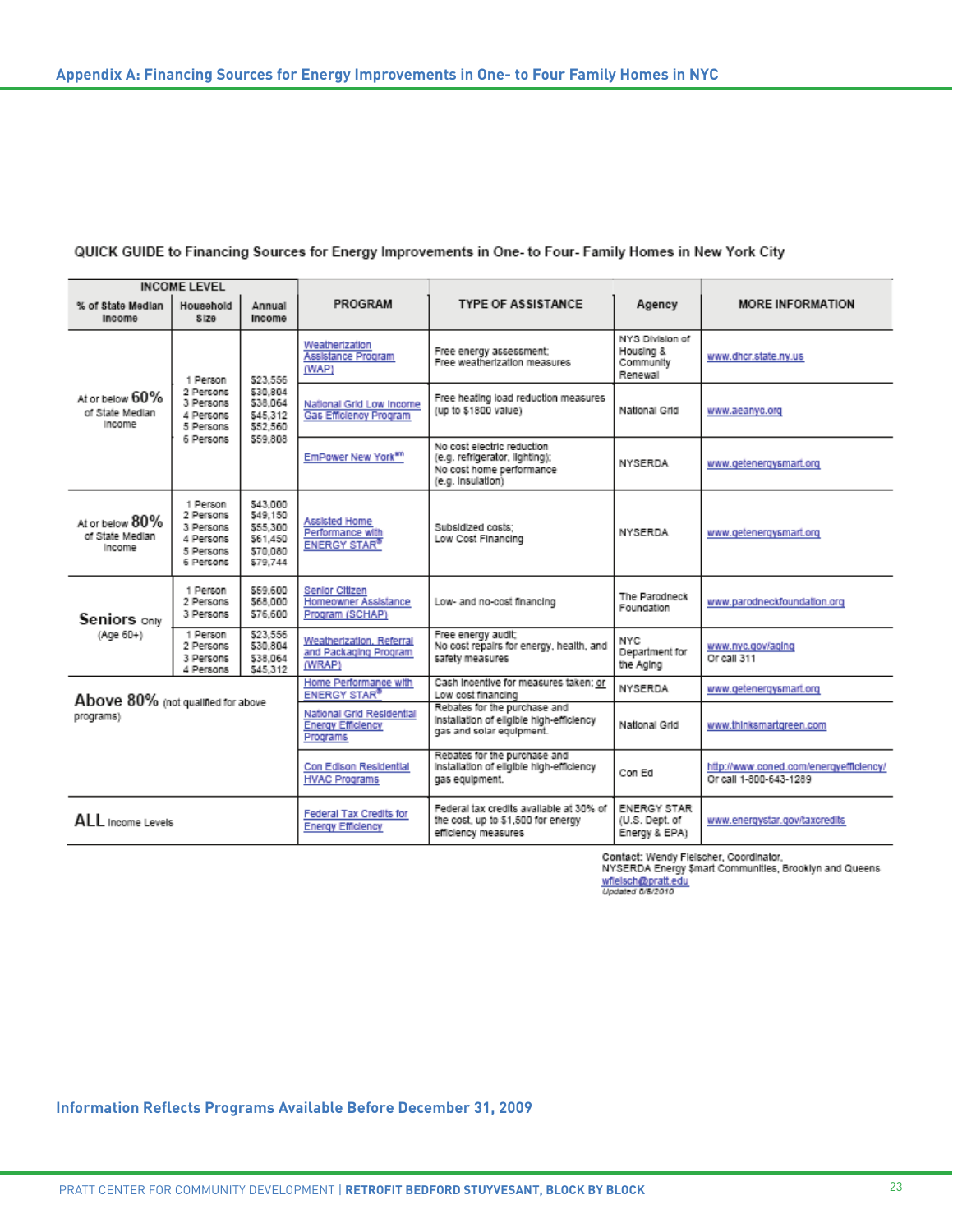# **Appendix B: Recommended & Completed Energy Efficiency Measures for Herkimer Street Pilot Participants**

Herchimer Street Pilot Participants (1989), which Pilot Pilot Participants (1989), which Pilot Pilot Participants (

| Average Total Cost of All Measures Recommended per Building<br>\$21,025                              |                                                                      |                                                                      |                                 |                         |                                |  |
|------------------------------------------------------------------------------------------------------|----------------------------------------------------------------------|----------------------------------------------------------------------|---------------------------------|-------------------------|--------------------------------|--|
| Average Annual Energy Cost Savings Expected from Recommended<br>\$1,362<br><b>Measures</b>           |                                                                      |                                                                      |                                 |                         |                                |  |
| 16.9<br>Average Simple Payback Time for Recommended Measures in Years<br>(before incentives)         |                                                                      |                                                                      |                                 |                         |                                |  |
| <b>Individual Measures</b>                                                                           | <b>Average Cost</b><br><b>Estimate for</b>                           | % of Audited<br><b>Buildings Where</b><br>Measure was<br>Recommended | <b>Party Installing Measure</b> |                         |                                |  |
|                                                                                                      | <b>Specific Measure</b><br><b>Recommended per</b><br><b>Building</b> |                                                                      |                                 |                         | <b>BPI-</b>                    |  |
|                                                                                                      |                                                                      |                                                                      | <b>Building</b><br>Owner        | <b>Justice</b><br>Corps | <b>Certified</b><br>Contractor |  |
| <b>Roof Insulation</b>                                                                               | \$814                                                                | 42%                                                                  |                                 |                         |                                |  |
| Basement/Attic Insulation                                                                            | \$2,154                                                              | 83%                                                                  |                                 |                         |                                |  |
| <b>Air Sealing</b>                                                                                   | \$2,623                                                              | 100%                                                                 |                                 |                         |                                |  |
| Window/Skylight<br>replacement                                                                       | \$6,379                                                              | 92%                                                                  |                                 |                         |                                |  |
| <b>Replacement of Light Bulbs</b><br>with CFLs                                                       | \$156                                                                | 83%                                                                  |                                 |                         |                                |  |
| Air Quality Improvements:<br>Fans/Return Vents/ Exhaust                                              | \$1,919                                                              | 75%                                                                  |                                 |                         |                                |  |
| Pipe Insulation                                                                                      | \$1,365                                                              | 100%                                                                 |                                 |                         |                                |  |
| <b>Exterior Door Replacement</b>                                                                     | \$942                                                                | 50%                                                                  |                                 |                         |                                |  |
| Walls or Stairwell Insulation                                                                        | \$2,390                                                              | 67%                                                                  |                                 |                         |                                |  |
| Chimney Cap & Liner<br>Replacement                                                                   | \$90                                                                 | 33%                                                                  |                                 |                         |                                |  |
| CO & Smoke Detector<br>Installation                                                                  | \$287                                                                | 92%                                                                  |                                 |                         |                                |  |
| Appliance Replacement                                                                                | \$0                                                                  | $0\%$                                                                |                                 |                         |                                |  |
| <b>Boiler or Hot Water Heater</b><br>Replacement                                                     | \$138                                                                | 8%                                                                   |                                 |                         |                                |  |
| OTHER: Roof Repair; Gutter<br>Repair; Sealing Unused<br>Chimney; Exterior Door<br>Lentil Replacement | \$603                                                                | 50%                                                                  |                                 |                         |                                |  |

# **Does not include WAP Participants**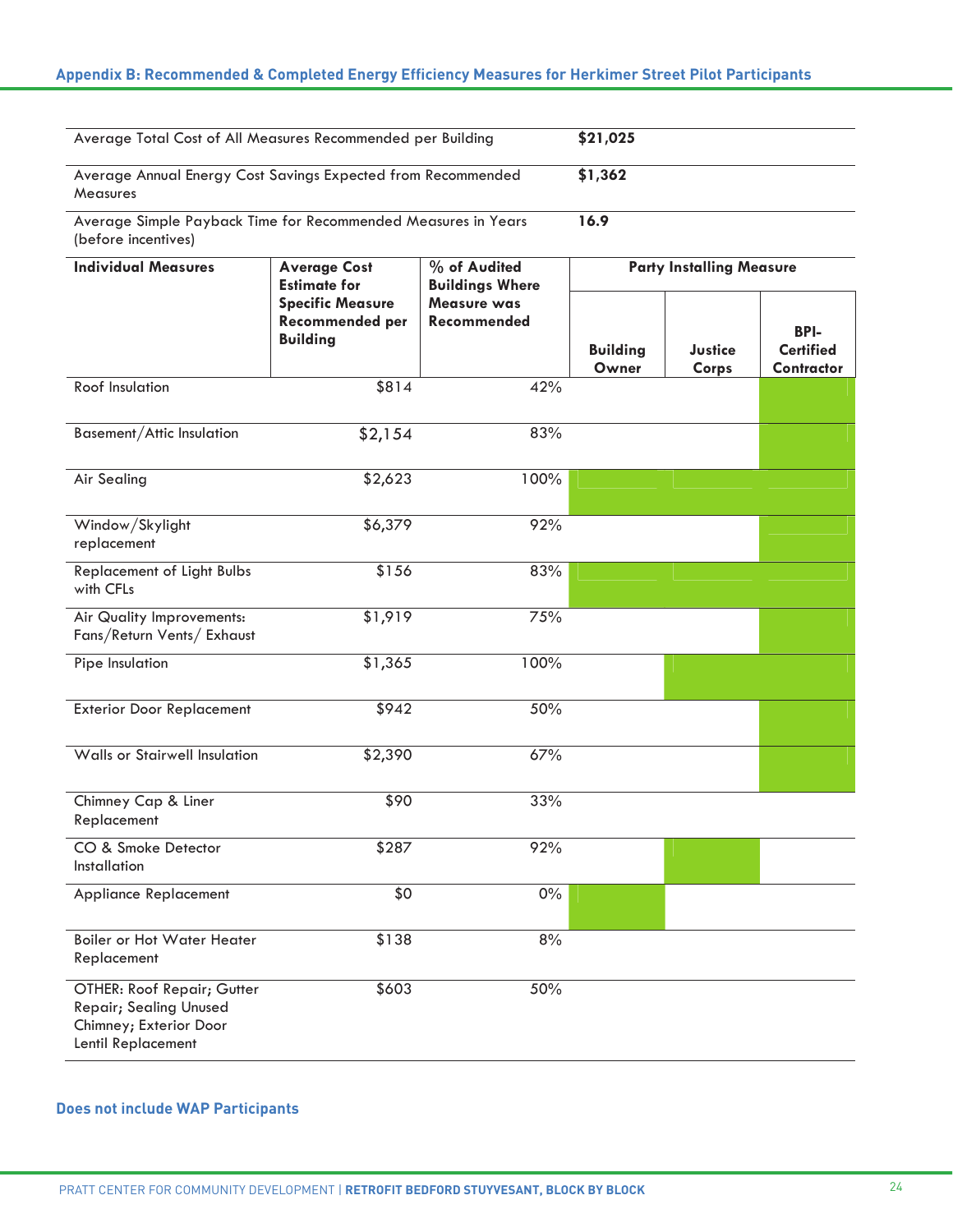Hi my name is **Example 2** and I work with Bedford Stuyvesant Restoration and the Pratt Center on the "Retrofit Bedford Stuyvesant: Block by Block" program that offered the free energy audits this past year.

Restoration is planning to extend this program to other parts of Bedford Stuyvesant, but before we expand it we want to find out how the program worked for you, so we can be sure to repeat the things that worked and change anything that didn't. Do you have about 10 or 15 minutes to talk with me about this right now? [If NO: No problem, I understand. Do you think we could set up another time that I could call you or come by to talk? CONTINUE TO SCHEDULING]

Great, thank you! When we're done, I'd also like to ask you about your electricity and heat providers, to see if you might be able to help us access energy usage information that we can use to think about more affordable energy options for people in this neighborhood.

We are not going to identify you or your building specifically, so we'd like to start with a couple general questions on the building you had audited so we can understand more about what might be most helpful for other people in similar buildings in the future.

- 1. How many units are in your building?
- 2. Do you live in the building that was audited through the Retrofit Bedford Stuyvesant program?
- 3. Had you heard of 'energy audits, energy retrofits, or energy efficiency improvements' before this program?

If YES, where did you first hear about 'energy audits, energy retrofits or energy efficiency improvements'?

Were you thinking about getting an energy audit of your building before you heard about the Retrofit Bedford Stuyvesant program?

- 4. How did you first find out about the Retrofit Bedford Stuyvesant program?
	- •Block Association meeting
	- •Block party
	- •Church
	- •Mailed letter
	- •Phone call
	- •Other (i.e. Neighbor, Community Garden, etc)
- 5. What piece of information made you want to schedule a free energy audit? We know it may be more than one. PROMPT: For example…
	- •You can receive a free energy audit
	- •Your neighbors are participating in the program
	- •The program is offered by BSRC and Pratt Center
	- •You can save money on energy bills by making energy efficiency improvements
	- •There are incentive programs to help reduce costs of energy improvements
- 6. What did you expect the benefits of performing an audit would be? Did the actual benefits of completing an audit differ from what you expected?
- 7. Did anyone you know encourage you to participate in the program? Did anyone you know express concern about your participation in the program?
- 8. What concerns or worries did you have about participating in the program? PROMPT: About having an energy audit of your building completed? About making energy improvements to your building?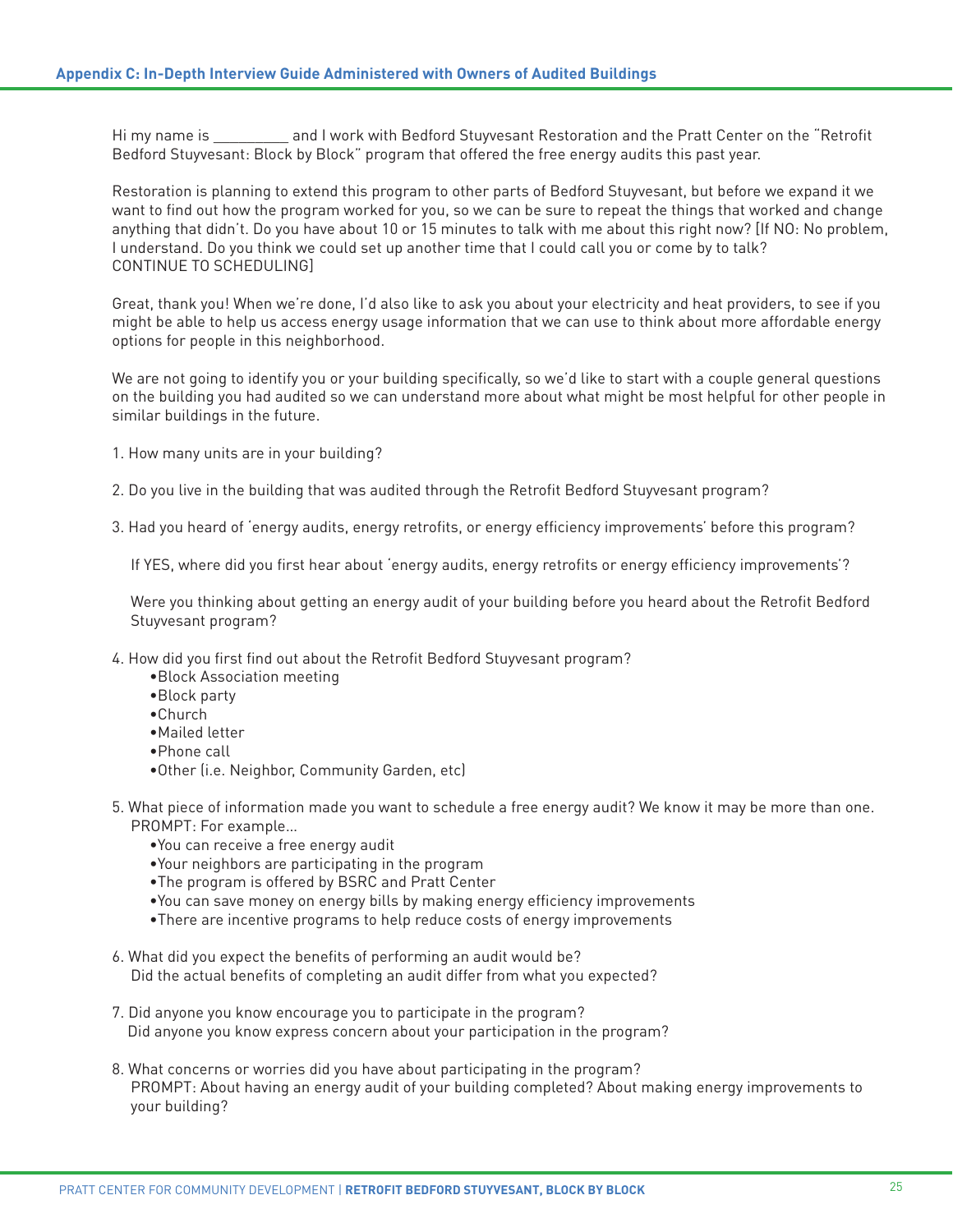- 9. When you received the audit report, what was your first reaction? PROMPT: What information from the audit report was most useful to you? What questions did you have about the information in your audit report?
- 10. Did you want to move forward with any of the energy efficiency measures recommended? Why?
- 11. Did you complete any energy efficiency improvements on your building between the time you first heard about the program and today?

If YES:

Which?

Why did you select that/those measure(s)?

Who else shares in making these kinds of decisions for your building?

Who performed the actual work?

Did you use any of the incentive programs from NYSERDA, Con Ed, National Grid or Federal tax incentives to reduce the costs of the work?

Approximately, how much money did you spend (cash or loans) making these improvements (if any)?

Was this more or less than you expected to spend before you scheduled your audit?

Have these changes benefitted you?

If NO, why not?

Are you considering making any of the recommended energy efficiency improvements within the next year? In the next 2 to 3 years? In five years or more?

- 12. Now that you know the type and quality of information a Comprehensive Home Assessment energy audit report gives you, how much do you think you would pay for it?
- 13. How would you describe your overall experience with the Retrofit Bedford Stuyvesant program? PROMPT: Was anything particularly difficult about working through this program? Was anything particularly valuable about working through this program? Did you receive any written material from the program that you still use or keep a copy of? Did you learn about any additional resources from participating in this program?
- 14. How did your participation in the Retrofit Bedford Stuyvesant program change your perception of Bedford Stuyvesant Restoration Corporation?

As I mentioned, there are plans to expand this program to other blocks on the neighborhood toward the same goals of reducing energy use and cost and increasing green jobs. You've been very generous with your time already. Do you have a few more minutes to help us think about how to conduct this program in the future?

1. If we wanted to expand this program to other blocks in the neighborhood, what information should we give other homeowners and how should we try to reach them?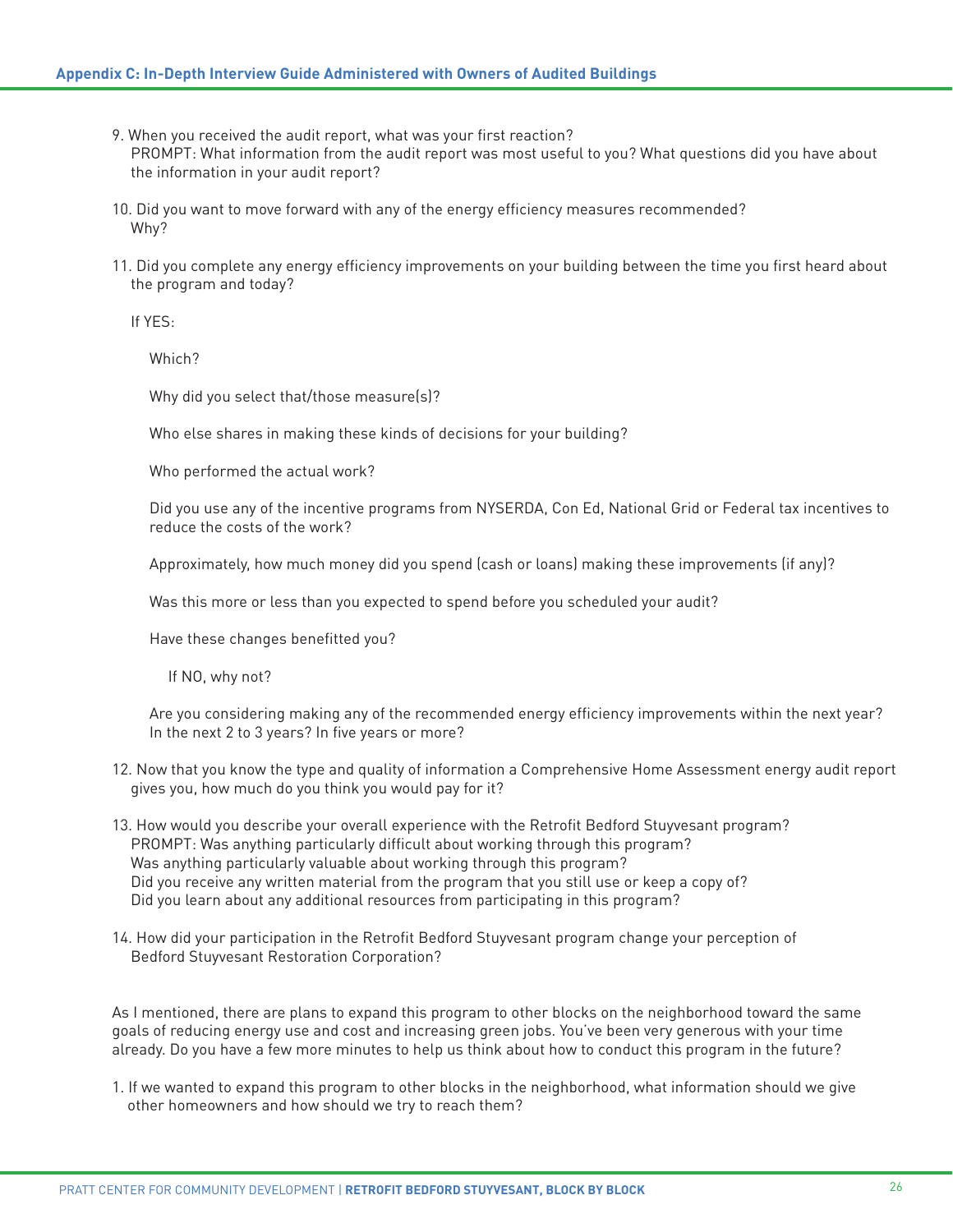- 2. Which groups or individuals are leaders in your neighborhood?
- 3. What additional support or information do you think should be offered the next time around?
- 4. What is the biggest environmental issue your neighborhood is facing today?

Heath issue? Economic issue? Social issue?

5. Is there any specific information that you are curious about related to energy or the environment? About how they relate to your health? To your economic stability?

We plan to track energy use and energy reductions over time throughout Bedford Stuyvesant. It would be really helpful to us to have your electric account number and gas account number so that we can monitor energy use over time for the neighborhood. We will only use the energy use information for research purposes. If you are amenable, we would ask you to sign a form giving us the acct number (or attaching a recent bill) and signing the form.

Thank you very much for your time. Your feedback is extremely helpful. I'll leave you with [mail you] the program brochure, it also has web site addresses for NYSERDA where you can get more information on what programs are out there to reduce the costs of energy retrofits. I'll also leave you with information n about Restoration's programs, like Single Stop and others, and information from the Coalition to Improve Bedford Stuyvesant (CIBS).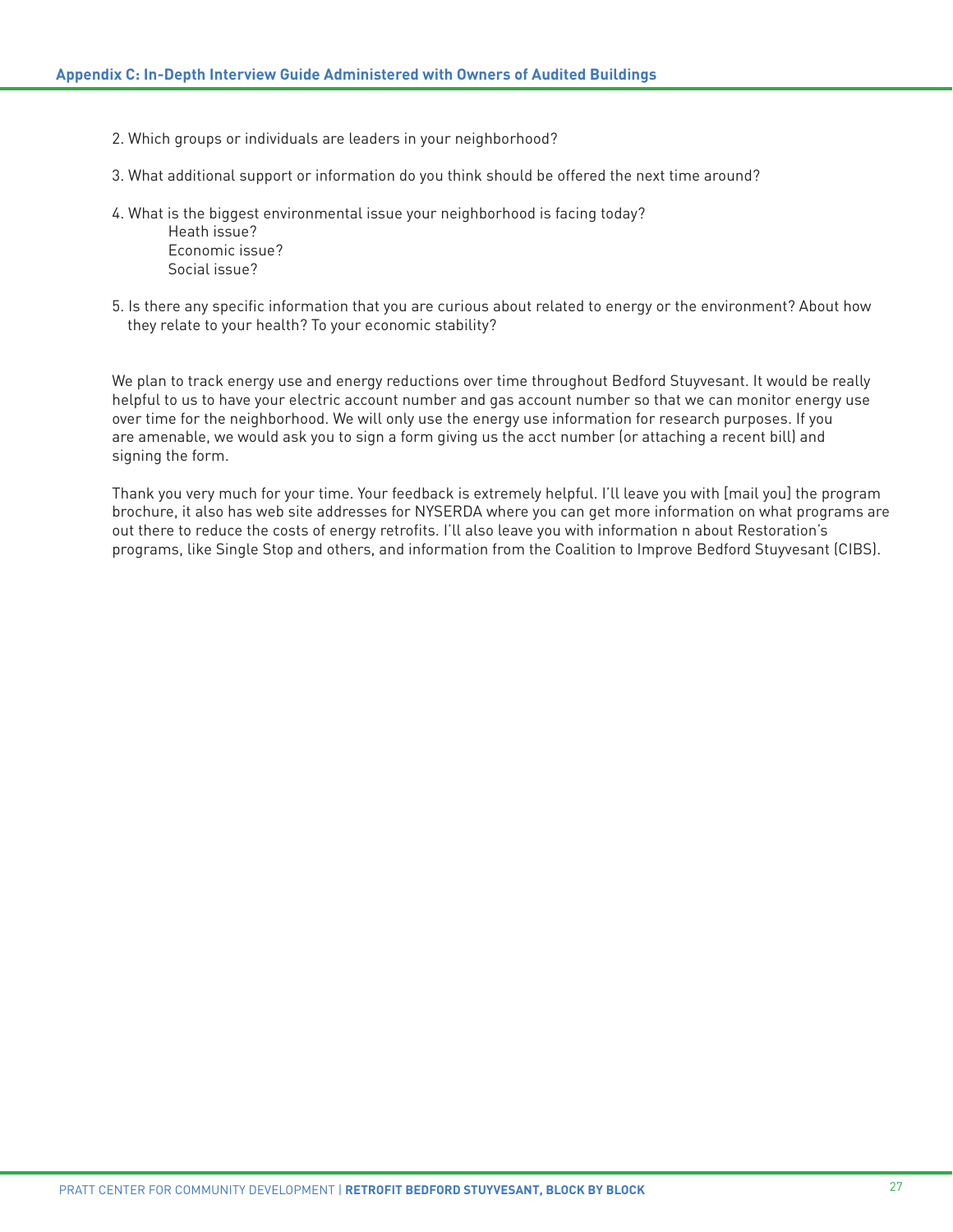#### **OWNERS**

Which 2 reasons below are the most important to you when thinking about making energy efficiency improvements to your building?

- A. Reduce your utility bills **Ranked #1 reason by 2 owners; Ranked #2 by 1 owner**
- B. Improve your building's comfort **Ranked #1 by 1 owner**
- C. Make the air inside your house cleaner and reduce triggers of allergies and asthma
- D. Reduce pollution outside that causes allergies and asthma
- E. Reduce the emissions that cause global warming
- F. Be more "green" **Ranked #2 by 2 owners**

Which 2 reasons below most make you want to schedule an energy audit of your building?

- A. The audit is free **Ranked #1 by 2 owners**
- B. Getting specific information on how different energy efficiency improvements can save you money on your energy bills — **Ranked #2 by 1 owner**
- C. Help finding out about rebates and other financial incentives for energy efficiency improvements **Ranked #1 by 1 owner**
- D. Making your block one of the greenest in New York City **Ranked #2 by 2 owners**
- E. Participation in community project that could lead to local green jobs

## **RENTERS**

Which 2 reasons below are the most important to you when thinking about reducing your energy usage at home?

- A. Reduce your utility bills **Ranked #1 by 6 renters; Ranked #2 by 1 renter**
- B. Improve your building's comfort **Ranked #1 by 1 renter; Ranked #2 by 1 renter**
- C. Be more 'green' **Ranked # 2 by 2 renters**
- D. Reduce pollution outside that causes allergies and asthma **Ranked #2 by 1 renter**
- E. Reduce the emissions that cause global warming **Ranked #2 by 2 renters**

Which 2 reasons below most make you want to use a CFL bulb?

A. The CFL bulb is free — **Ranked # 1 by 2 renters**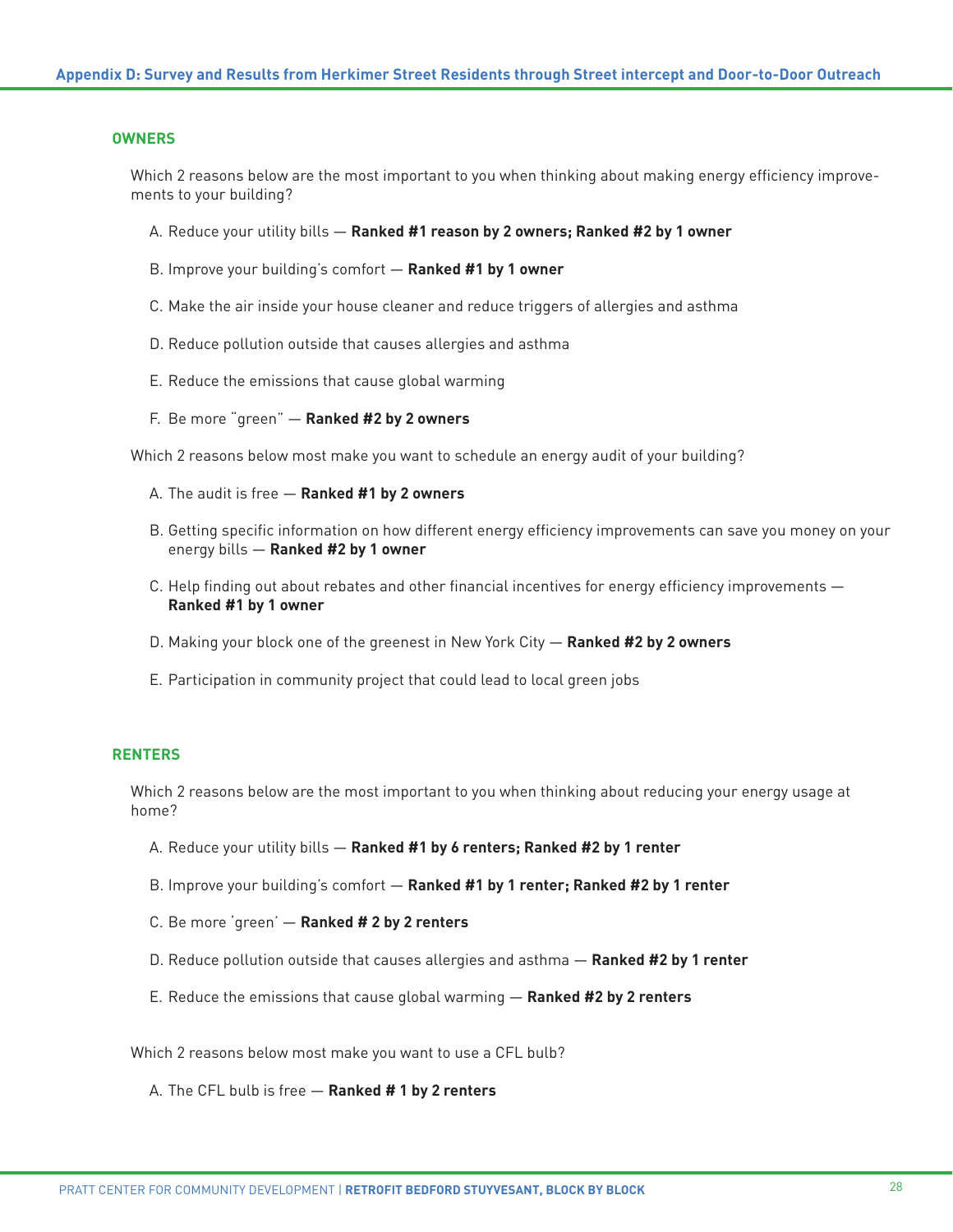- B. Getting information on how using CFLs can help you reduce your energy usage **Ranked #1 by 1 renter**
- C. Getting information on how using CFLs can save you money on your energy bills **Ranked #1 by 3 renters; Ranked # 2 by 2 renters**
- D. Believing you are using a green product **Ranked # 2 by 2 renters**
- E. Making your block one of the greenest in New York City

# **ADDITIONAL RESULTS**

- 0 of 5 homeowners had heard of program previously
- 0 of 10 renters had heard of program previously
- 3 respondents shared positive comments about street trees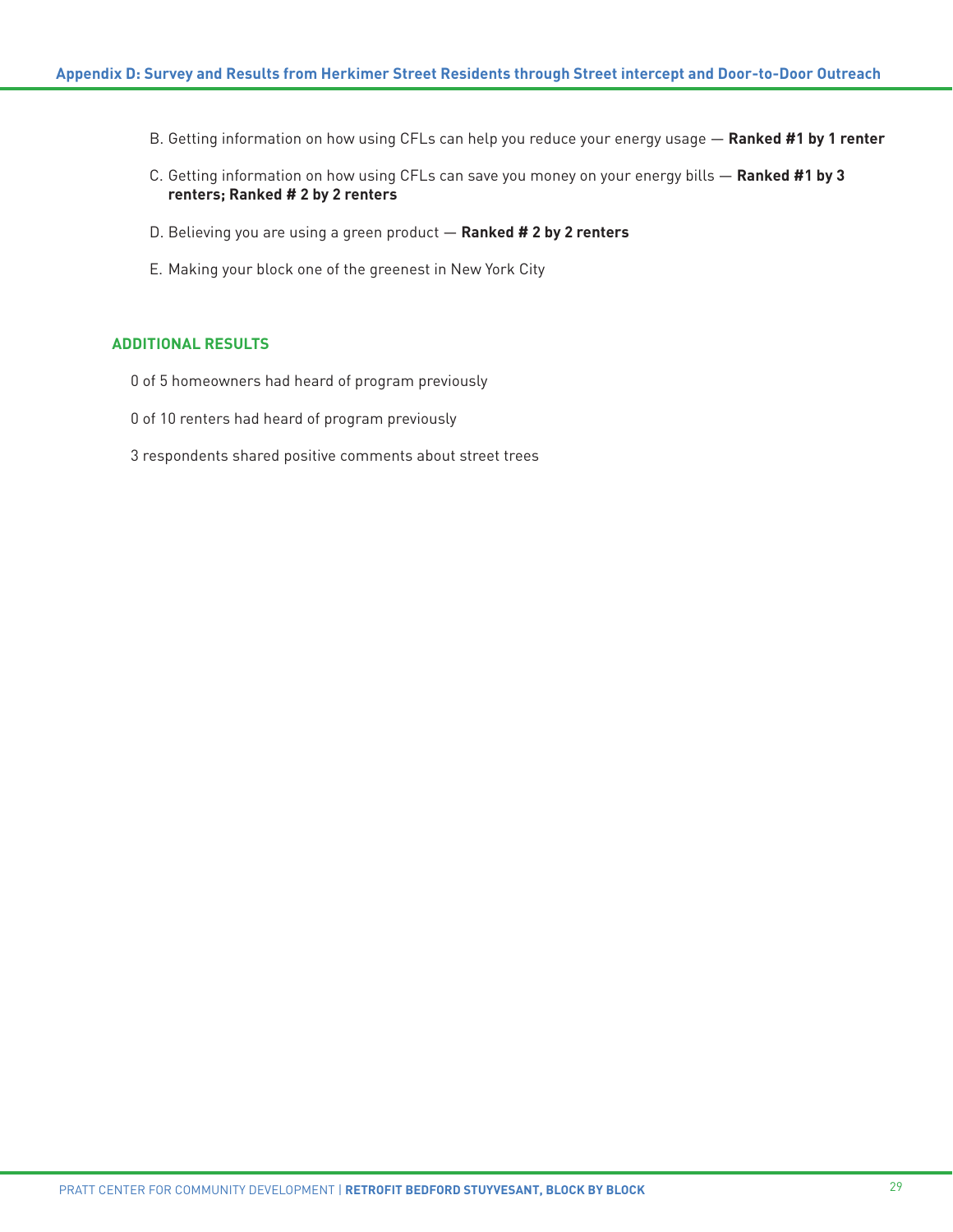## **Relating to Individual Homeowners**

- Being a homeowner is challenging
- Dealing with emergency expenses
- Homeowners know a lot about their building already
- Energy bills are "sky high"
- Property taxes are going up all the time
- Using the air conditioner "like it's going out of style"
- Replacing doors and windows and appliances as needed
- Preserving brownstone character
- Listening to younger family members
- Supporting and caring for older family members
- Making all the decisions myself
- Financial uncertainty is out there
- Have not heard of energy audits or retrofits and not on my agenda

# **Promoting the Benefits of the Program**

- Knowing up-front what program offers and my eligibility
- Knowing what help is available before making major home improvement purchases saves money
- Giving me an action plan or to-do list
- How to pay for the things I already know I need and learning what other things I can do
- Program and partners that can be trusted
- Program staff/representatives that actually "are in my same shoes" (i.e. neighbors, homeowners)
- Additional investment and care for the neighborhood
- Address issues of trash and litter on my street
- Assistance for seniors who are struggling financially
- Opportunities for employment and direction for young people
- "Being part of something positive"
- Connection to other services of Restoration
- Demonstrate "before and after" through photographs or statistics

#### **Recognizing the Challenges of Making Energy Efficiency Improvements**

- Financing can be scary or unavailable
- Looking for a program for "me" my income, building type, age, etc
- Need to make changes on my own timeline
- Financial incentives that significantly reduce costs of work, "10% is not enough"
- I can only do things in "bite-sized chunks"
- "I almost threw up when I saw total estimated cost"
- Asking tenants for their income information feels strange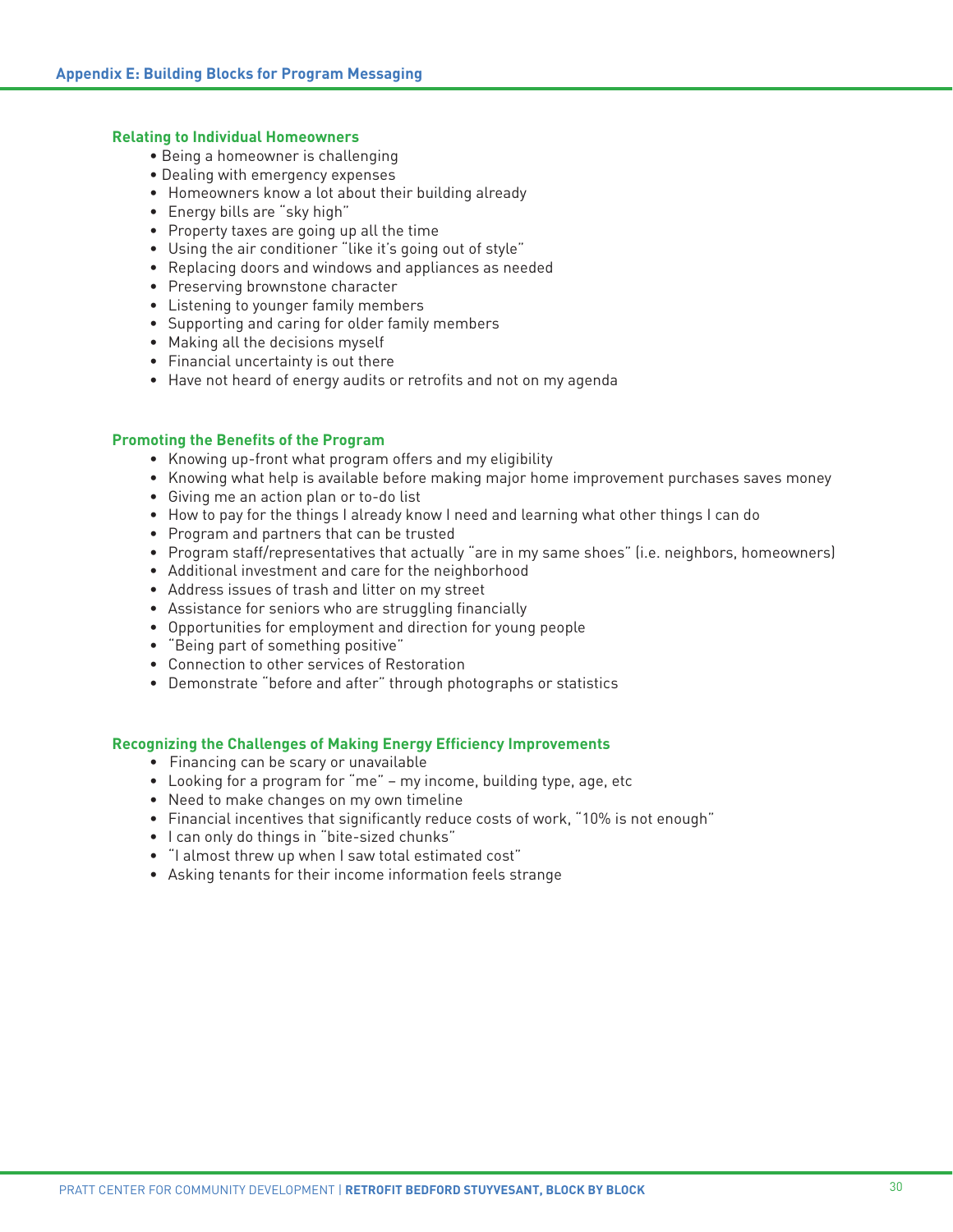BrooklynShade <http://www.brooklynshade.org/>

Greenest Block in Brooklyn Annual Contest <http://www.bbg.org/greenbridge/greenestblock/#/tabs-3>

Green & Healthy Homes Initiative http://[www.ghhi.org](http://www.ghhi.org )

New York Interfaith Power & Light <http://www.nyipl.org/>

# **Frequently Used Acronyms and Abbreviations**

| <b>BPI</b>          | <b>Building Performance Institute</b>                            |
|---------------------|------------------------------------------------------------------|
| <b>NYSERDA</b>      | New York State Energy Research and Development Authority         |
| <b>Pratt Center</b> | <b>Pratt Center for Community Development</b>                    |
| <b>PACE</b>         | Property Assessed Clean Energy                                   |
| <b>Restoration</b>  | <b>Bedford Stuyvesant Restoration Corporation</b>                |
| <b>WAP</b>          | Weatherization Assistance Provider (Federally- and State-funded) |